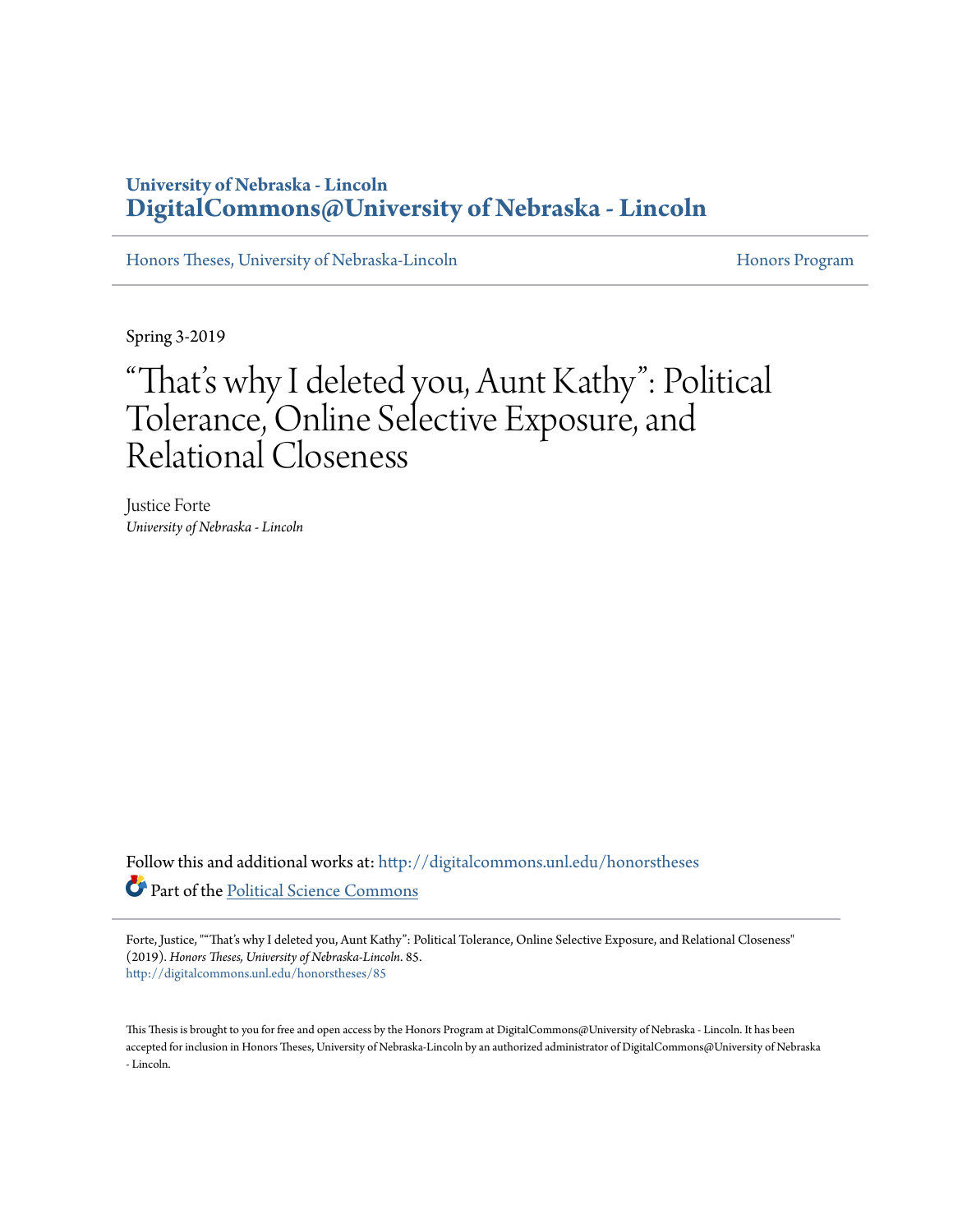"That's why I deleted you, Aunt Kathy":

Political Tolerance, Online Selective Exposure, and Relational Closeness

An Undergraduate Honors Thesis Submitted in Partial Fulfillment of University Honors Program Requirements University of Nebraska-Lincoln

by

Justice I. Forte, B.A. Political Science

College of Arts and Sciences

18 February 2019

Faculty Mentors:

Ingrid J. Haas, Ph.D., Political Science John Hibbing, Ph.D., Political Science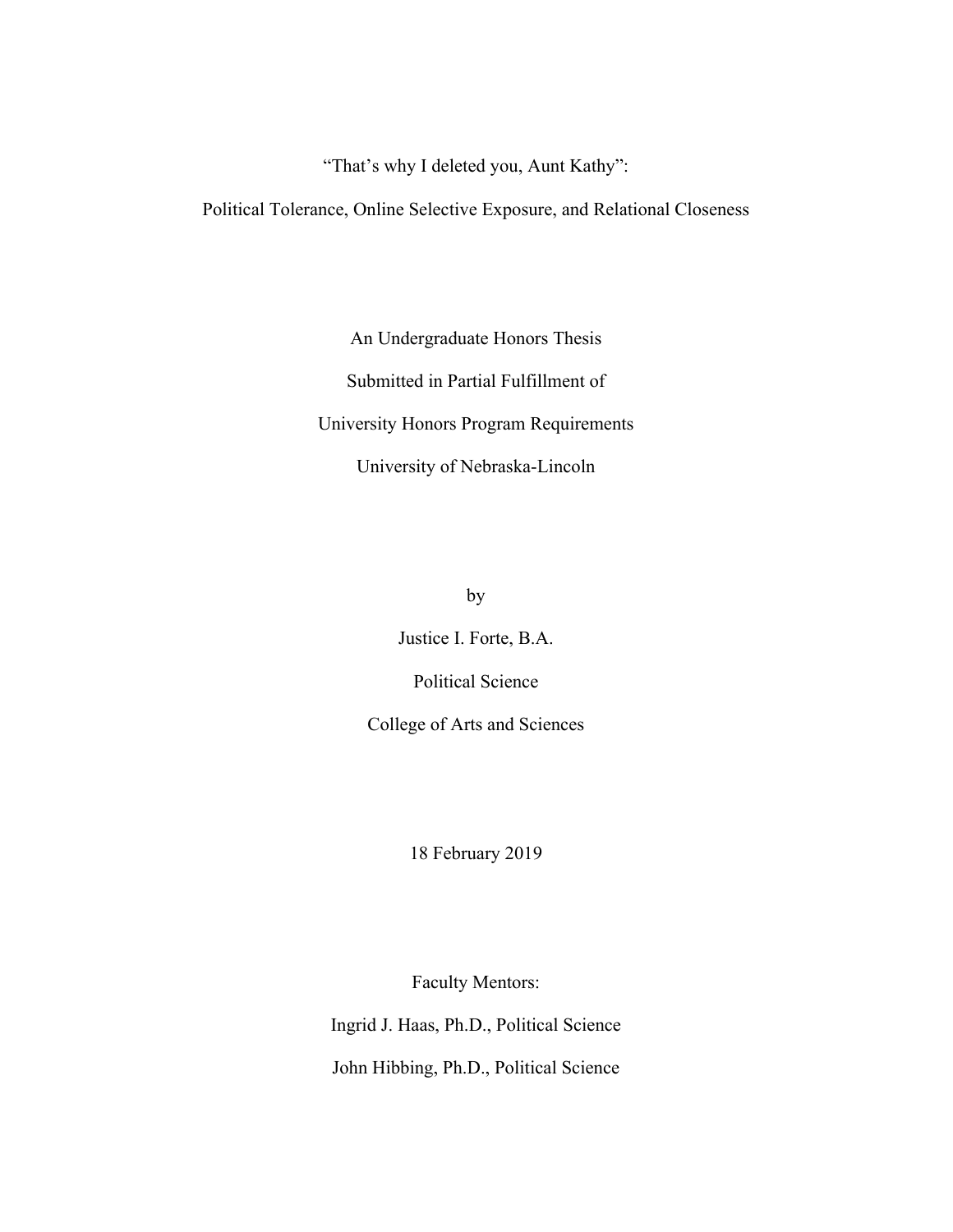#### **Abstract**

In the present day, people have copious options for news consumption, and therefore, are presented with increased opportunity to engage in selective exposure, or the selection of media that confirm their beliefs (Stroud, 2008). Past research in the areas of political tolerance (Sullivan et al., 1979), ideology (Brandt et al., 2014), and political conversations in the context of our relationships (Mutz, 2006) highlights the negative impact of tuning out the other side. In exploring these topics, these scholars set out to determine when individuals are willing to extend tolerance toward groups or views with which they disagree and when they are not. The present research seeks to understand when individuals open themselves to opposing viewpoints and when they instead engage in selective exposure behaviors. In doing so, a survey was crafted that asked participants to respond to questions about their online social media usage and selective exposure behaviors (i.e., unfollowing, muting, reporting) on the applications of Facebook, Instagram, Twitter, and Snapchat. We found that individuals are more likely to enact selective exposure when they exhibit lower levels of political tolerance or higher levels of ideological extremity. However, relational closeness, or a closer relational tie, can reduce the likelihood for an individual to enact a selective exposure behavior.

*Keywords*: selective exposure, social media, online, tolerance, ideological extremity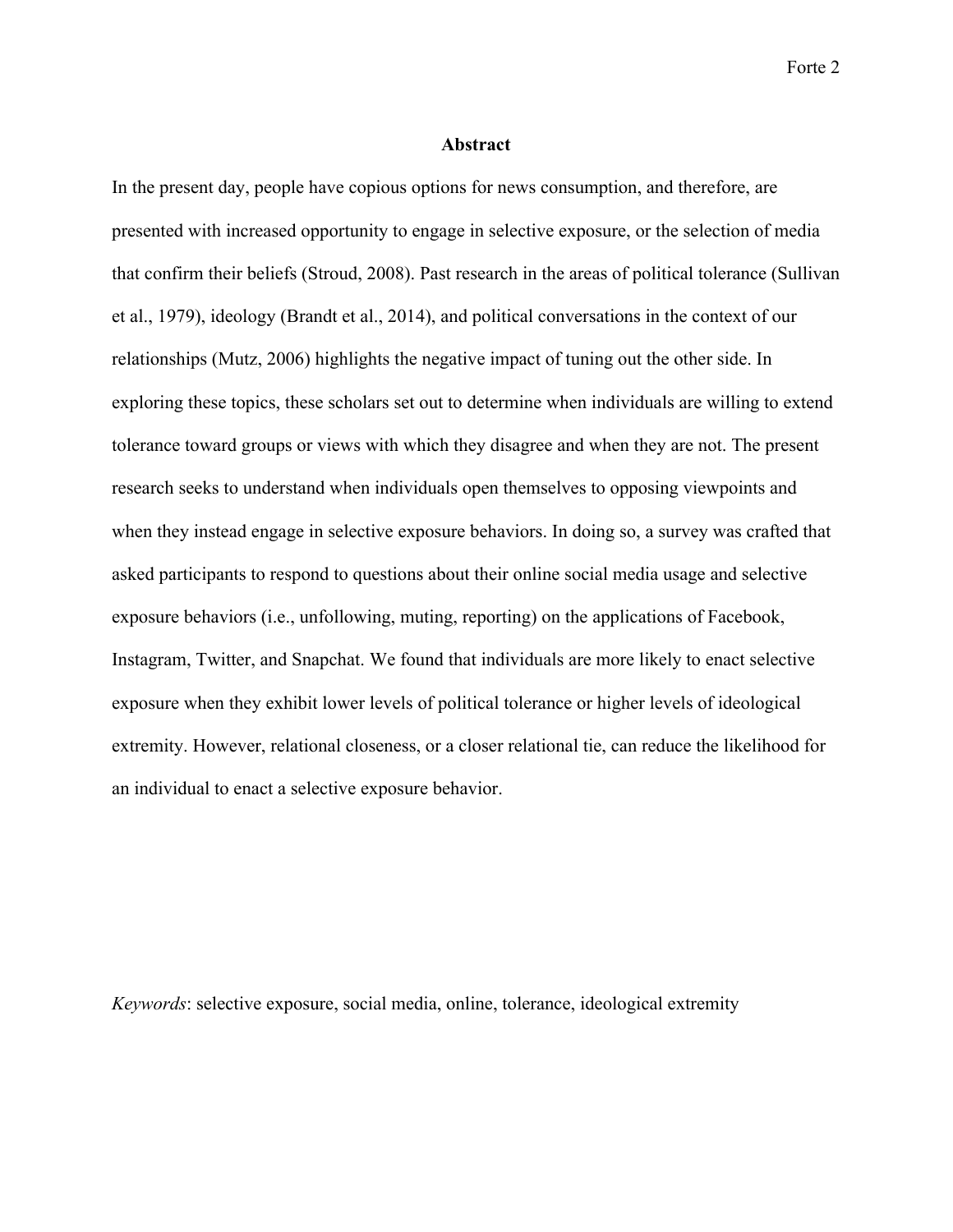## **"That's why I deleted you, Aunt Kathy":**

## **Political Tolerance, Online Selective Exposure, and Relational Closeness**

In December 2017, the Knight First Amendment Institute at Columbia University filed a lawsuit against the president of the United States of America on behalf of seven Twitter users. These seven individuals had replied to tweets on President Donald J. Trump's Twitter account. In response to their criticisms, Donald Trump blocked them from his account @realDonaldTrump. The president's online behavior in these cases is a demonstration of selective exposure, the selection of information that bolsters an individual's worldview and the removal of information that does not (Stroud, 2008).

The online actions of blocking the seven individuals rendered these constituents unable to see or reply to any of the president's tweets. Because the @realDonaldTrump account is registered to Donald J. Trump, 45<sup>th</sup> President of the United States of America, and is used for official announcements of decisions and policies, the seven blocked individuals argued that their First Amendment rights had been violated (Herrman & Savage, 2018). In ruling on the case of *Knight First Amendment Institute v. Donald J. Trump*, the U.S. District Court for the Southern District of New York held that the @realDonaldTrump account qualifies as a public forum, despite being established before Trump was elected. Consequently, the judge ruled that Donald J. Trump violated the First Amendment rights of the plaintiffs and the action of blocking these plaintiffs was unconstitutional (Columbia University, n.d.).

The case of *Knight First Amendment Institute v. Donald J. Trump* is of particular interest because it highlights the emerging discussion surrounding selective exposure on new forms of social media. The example illustrates the growing ability for individuals to engage in selective exposure and prompts thought about the wide-reaching implications of these actions. In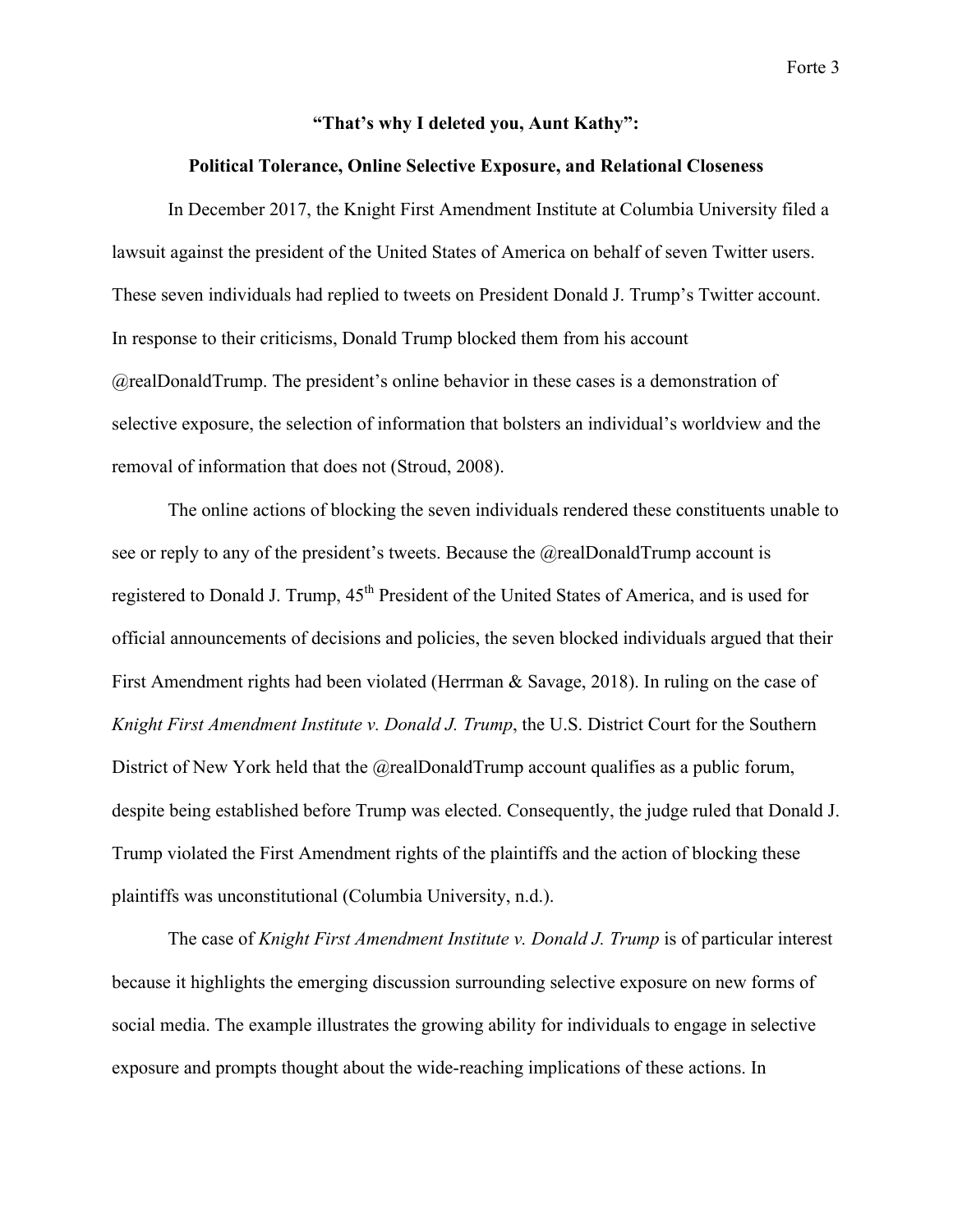reflecting on the decision of President Trump to block these Twitter users, the question of what motivates selective exposure arises. While we do not examine the behaviors of elites in the present study, but rather of individuals overall, we set out discover the factors that drive selective exposure. Thus, the impact of the independent variables of political tolerance, ideological extremity, and relational closeness on selective exposure are examined.

### **What is Selective Exposure?**

Huckfeldt, Johnson, and Sprague (2004) set forth the idea that individual citizens in democratic electorates "do not go it alone in politics – they depend on one another for political information and guidance, and hence political communication and persuasion lie at the core of citizenship" (p. 1). They focus on disagreement in society and ask what affects the ability of citizens to "deal constructively" with dissenting opinions in their everyday lives, specifically in conversation with one another (Huckfeldt et al., 2004). Scholars have shown that people tend to give credence and attention to information that coincides with their worldview and avoid information that pushes against these views. Selective exposure is this "selection of information matching their beliefs" (Stroud, 2008, p. 341).

The prevalence of selective exposure has been examined with regard to a myriad of topics, ranging from personal care products (Mills, 1965) to parenting techniques (Adams, 1961). Such variance in topic may explain the different findings surrounding levels of selective exposure behavior. It is plausible that a topic like politics m ay be more likely to produce selective exposure behaviors in individuals due to factors such as high perception of political polarization (Levendusky & Malhotra, 2016).

According to Perrin (2015), the percentage of American adults who use social media increased from 7% to 65% in the ten-year period from 2005 to 2015. Further, 20% of adults in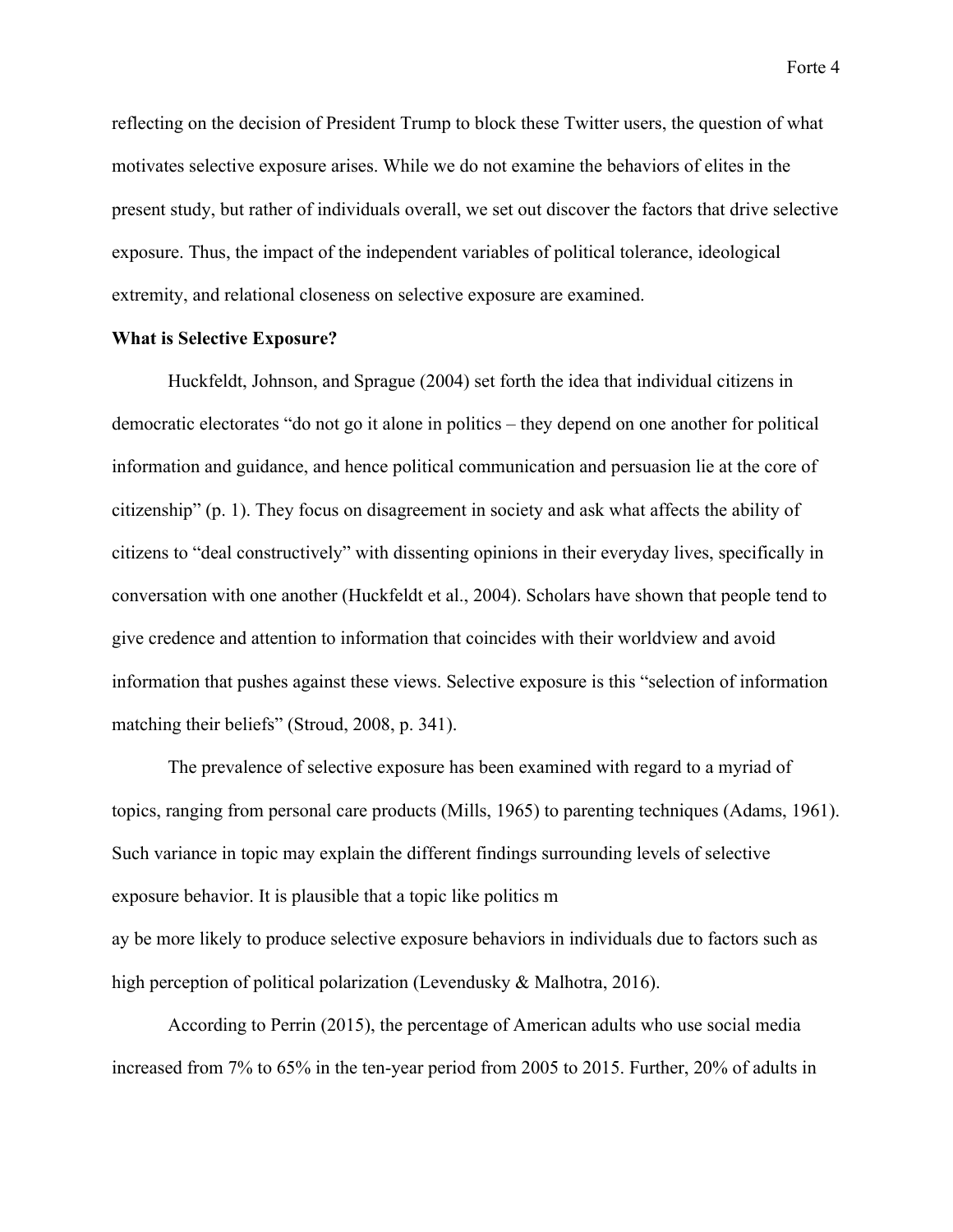the U.S. report getting news from social media (Shearer, 2018). The growing popularity of social media as an outlet for news provides individuals with increased opportunity to engage in selective exposure, as individuals have the ability to shape the information they see by choosing who to follow or friend online and to block individuals or even specific words. Stroud (2008) investigated whether individuals act on the ability to select out of information that is inconsistent with previously held beliefs on media like cable news and the Internet. The results of this study indicated that people chose their cable news and Internet news sources in accordance with their political party and beliefs. This demonstrates that the Internet does not constitute an exception regarding selective exposure, or a forum where individuals necessarily open themselves up to opposing political ideas and could actually worsen the phenomenon.

#### **What is Political Tolerance and What Impacts It?**

In an effort to understand the motivating factors behind online selective exposure with regard to political posts, the impact of political tolerance must be measured. For decades, researchers have worked to discover the reasons behind political tolerance and intolerance. Two measurement approaches dominate the literature on tolerance in political science: Stouffer's measurement strategy (1955) and the reconceptualization put forth by Sullivan, Piereson, and Marcus (1979) which redefined the conversation surrounding the existence and extent of political tolerance (Gibson, 1992).

In introducing this topic, Sullivan and colleagues (1979) argue that political tolerance occurs when one holds "a political objection to a group or idea" and is willing to "apply such procedures—the right to speak, to publish, to run for office—on an equal basis to all, even to those who challenge its way of life" (Sullivan et al., 1979, p. 781). They state that tolerance is typically held to be valuable in maintaining a stable and "good" regime or society, or one in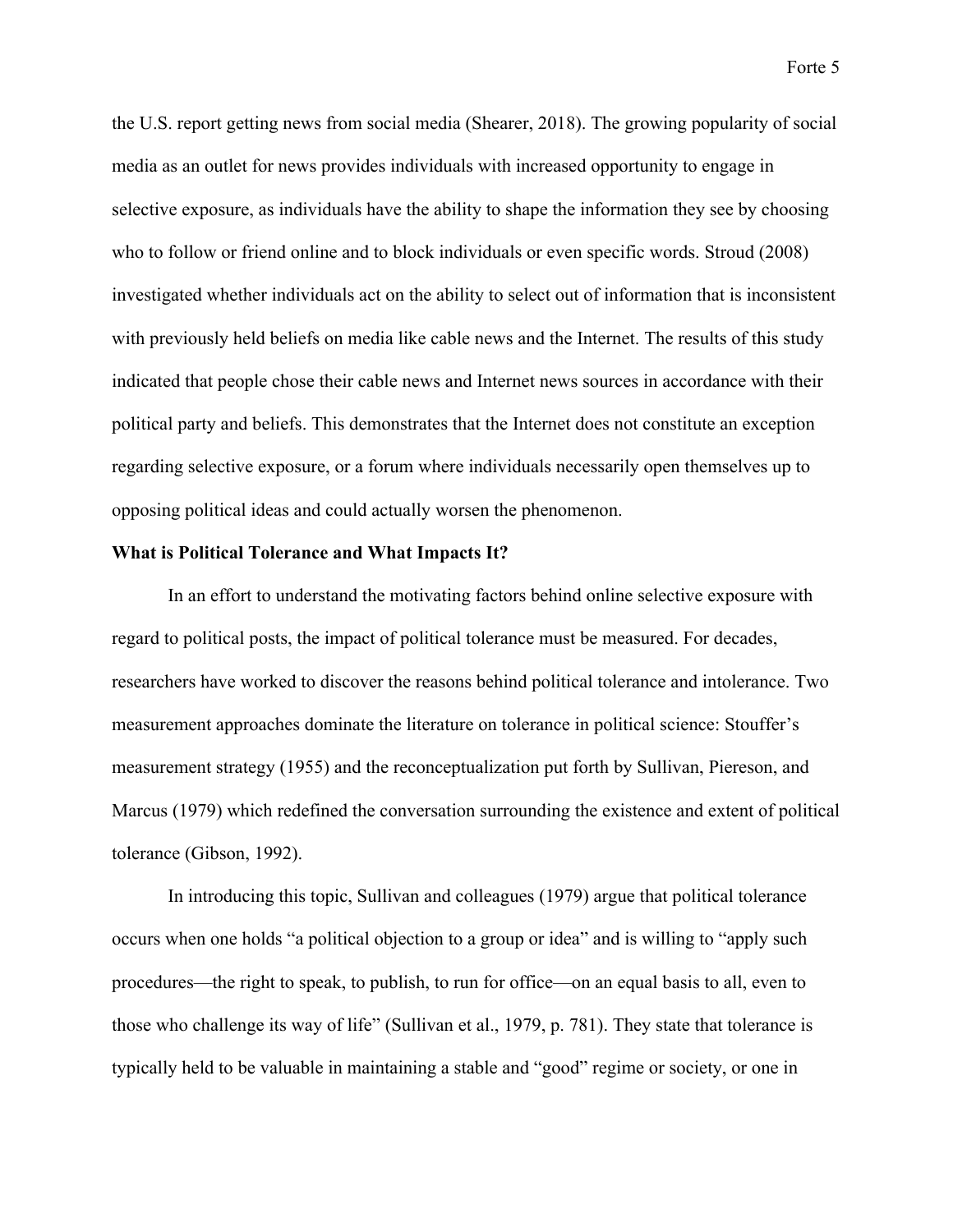which citizens are committed to democratic procedure and are willing to extend rights to all. Because tolerance is lauded as valuable and necessary to democratic society, scholars set out to discover the groups and issues toward which people express intolerance and to what extent they wish to silence or limit the constitutional liberties of their "least-liked" groups (Sullivan et al., 1981). They have evaluated the effect of variables such as ideological identification (Brandt, Reyna, Chambers, Crawford, & Wetherell, 2014) and gender (Golebiowska, 1999) on levels of political tolerance and targets of political intolerance. However, despite the development of various online platforms and social media, little research has been done to measure how the political tolerance of individuals impacts their behavior in online interactions.

# **Misconceptions Surrounding Political Tolerance**

Scholars claimed to have discovered an increase in levels of political tolerance in the U.S. between the 1950s and the 1970s using Stouffer's tolerance measurement (McClosky, 1964). Stouffer's measurement (1955) used survey items that asked participants about a series of groups that were generally assumed unpopular, including communists, socialists, and atheists. For example, participants were asked to consider if a person who is against all churches and religion "wanted to make a speech in your city (town, community) against churches and religion, should he be allowed to speak, or not?" (Stouffer, 1955). The groups used in the survey were "generally on the left" (Gibson, 2002). Therefore, it was possible that this measurement would skew the data on tolerance, as left-leaning participants would appear to be more tolerant simply because they agree with the selected groups. In contrast, right-leaning participants would demonstrate more intolerance because they disagree with the selected groups (Gibson, 2002). Further, this calls into question the finding that tolerance was increasing, as it may be only that levels of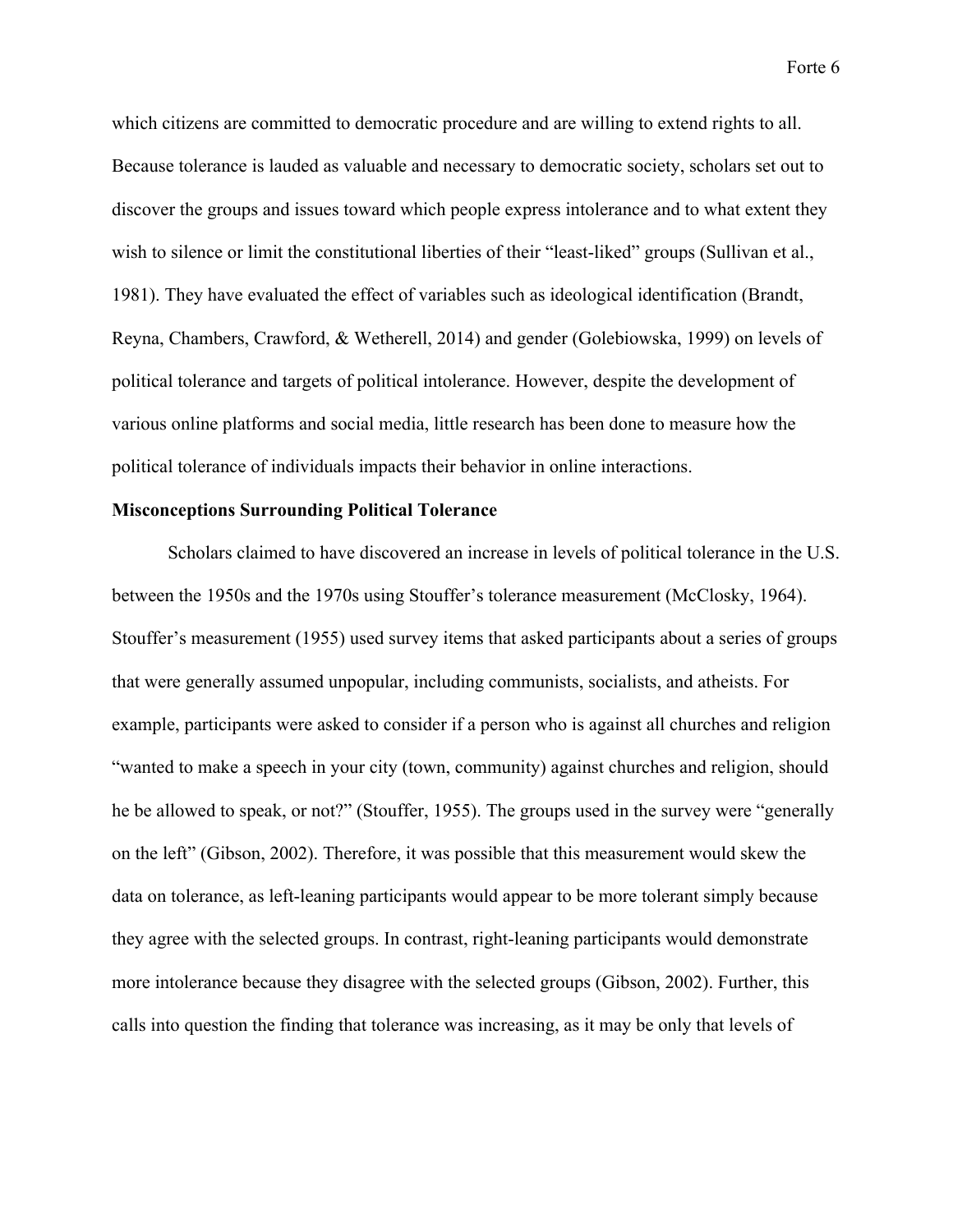tolerance toward the specific groups were increasing, while levels of tolerance in general were not (Sullivan et al., 1981).

In addressing the misconception that levels of tolerance were increasing in America beginning in the 1950s, Sullivan and colleagues (1979) developed a content-controlled measure. Participants are not asked questions about specific groups selected by the creators of the survey. Instead, they are asked about their willingness to extend civil rights and liberties to their own "least-liked" group, or the group they "most strongly oppose" (Sullivan et al., 1981). Respondents are given a list of groups such as the Ku Klux Klan, communists, fascists, atheists, and pro- and anti-abortionists, among others, and are then asked to identify which group they like the least. They are also given the option to select a different group not included on the list. Then, they respond to a series of statements in an agree/disagree format that measure their sentiment toward hypothetical actions of the members of the least-liked group. In applying this type of measure, it is possible to see the tolerance levels of individuals without incidentally measuring their tolerance of a group with which they may actually agree.

There are several other misunderstandings surrounding political tolerance, specifically with regard to what groups are viewed as most likely to exhibit tolerance or intolerance. Brandt, Reyna, Chambers, Crawford, and Wetherell (2014) argued that a prejudice gap between liberals and conservatives has resulted from this kind of thinking. Many have come to believe that conservatives are more likely to be intolerant and that liberals are more likely to extend tolerance. However, this idea is challenged by the ideological-conflict hypothesis, which contends that conservatives and liberals show similar intolerance to groups that are dissimilar or threatening (Brandt et al., 2014). For instance, Brandt and colleagues found that conservatives show intolerance toward groups such as liberals, atheists, drug users, and people on welfare.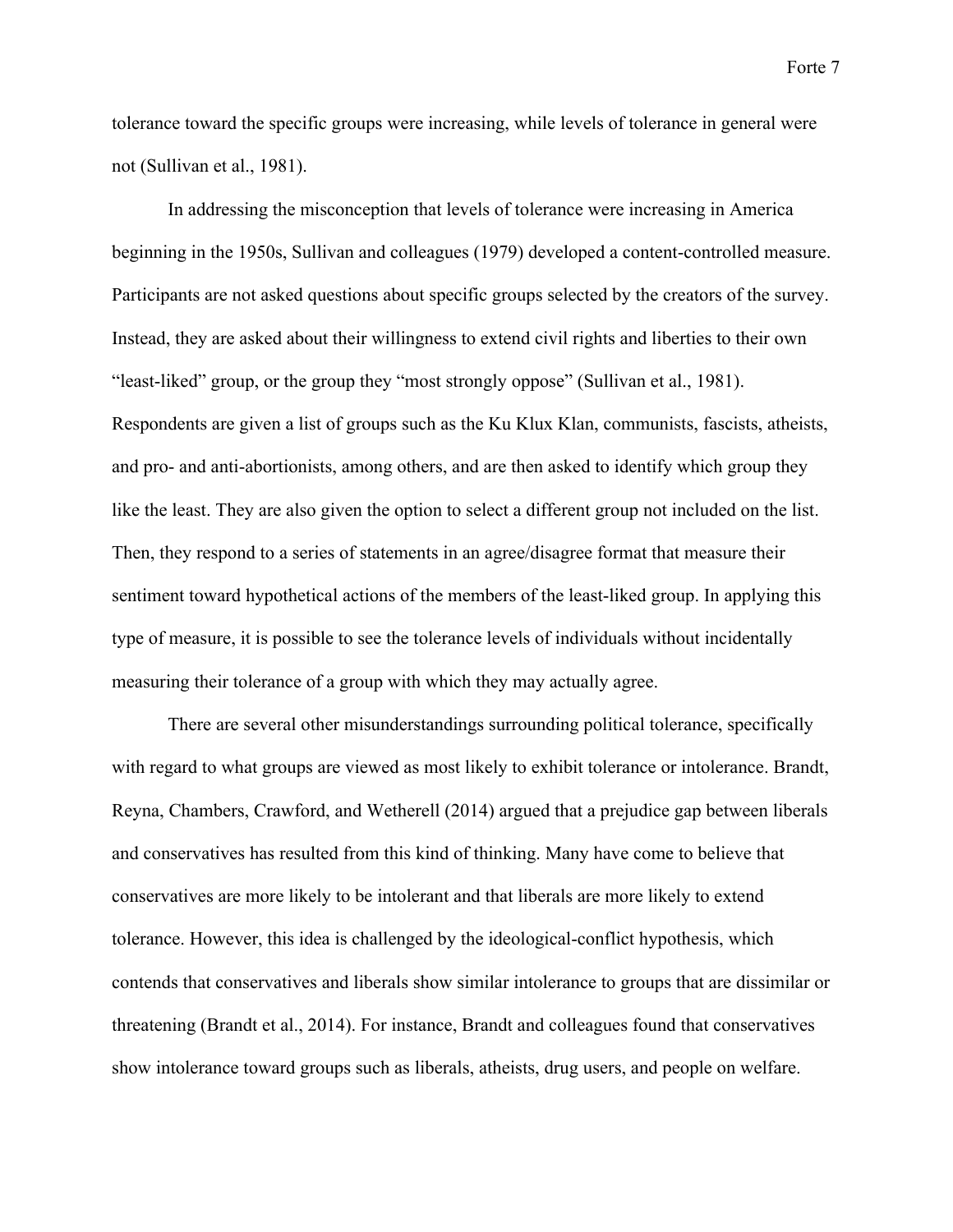Liberals show intolerance of groups such as conservatives, wealthy people, Christian fundamentalists, and anti-abortionists.

These findings suggest that there is a relationship between political intolerance and threat or fear rather than one between intolerance and a specific ideology. This was further demonstrated in a survey conducted by Skitka, Bauman, and Mullen (2004) in the wake of the terrorist attacks on the World Trade Center on September 11, 2001. Respondents were asked about the degree to which they felt "angry, a desire to fight back, outrage, and hatred in response to the terrorist attacks" (p. 747). They were also asked about the degree to which they felt threatened in response to eight different items, ranging from flying in an airplane to large public gatherings. Then, they were to complete a content-controlled measure of political tolerance modelled after that of Sullivan and colleagues (1979, 1981). Participants who demonstrated higher levels of anger, fear, and personal threat had lower levels of political tolerance four months after the attacks (Skitka et al., 2004).

In addition to misconceptions about what groups are likely to enact tolerance, evidence has been produced which shows that there is an abundance of false polarization in the United States. This means that in addition to the findings that contend that people believe one political ideology or the other is more prone to tolerance, many have inaccurate perceptions of the opposing party as more extreme than it actually is. In other words, many perceive there to be much more polarization than there is evidence to support and this higher perception of dissimilarity may produce lower levels of tolerance (Levendusky & Malhotra, 2016). In this landscape of heightened perceptions of polarization and lower levels of tolerance, individuals may then take actions to protect their own worldviews and block out others through selective exposure. In light of this research that demonstrates that intolerance seems to emerge from fear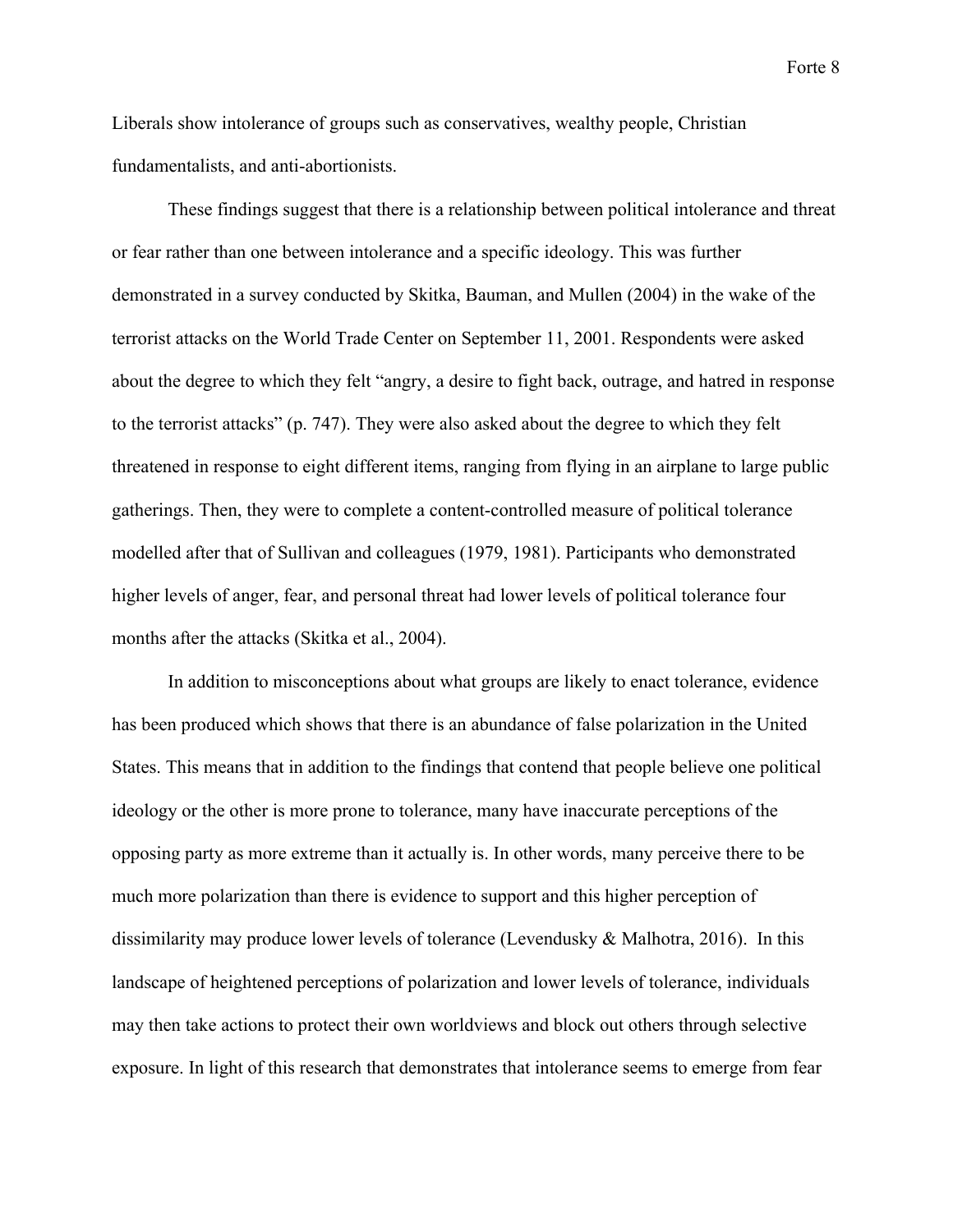or threat, rather than a specific ideology, we examine the impact of ideological extremity on the decision to engage in selective exposure.

#### **Does Relational Closeness Matter?**

Given the many factors that seem to make selective exposure more likely, including low levels of political tolerance and high levels of ideological extremity, it is important to ask what factors have the potential to decrease likelihood of selective exposure. Mutz (2006) discusses the widely agreed upon importance of "hearing the other side" in our society, or deliberating with people of opposing views. Marcus, Sullivan, Elizabeth, Theiss-Morse, and Wood (1995) argue that this is complicated by modern-day technological advances which provide people with massive amounts of information, even to the point of information overload. They set out to discover how this information factors into an individual's decision-making regarding civil liberties issues, or how people decide whether to be tolerant or intolerant of a "noxious" group (Marcus et al., 1995).

Marcus and colleagues (1995) argue that our intolerance is counteracted by the diversity present in our society which "requires us to interact with those who differ from us" in situations such as the workplace and "in doing so, we are likely to learn that differences may be superficial" (p. 1). Mutz's (2006) findings suggest that conversations about diverse viewpoints and opinions are most often shared between those who share weak relational ties or who are forced into contexts in which they must interact with individuals with different viewpoints. Although this may hold true in a face-to-face context, the present study focuses on online communication in which individuals are not "forced into daily interaction with one another" (Mutz, 2006, p. 2).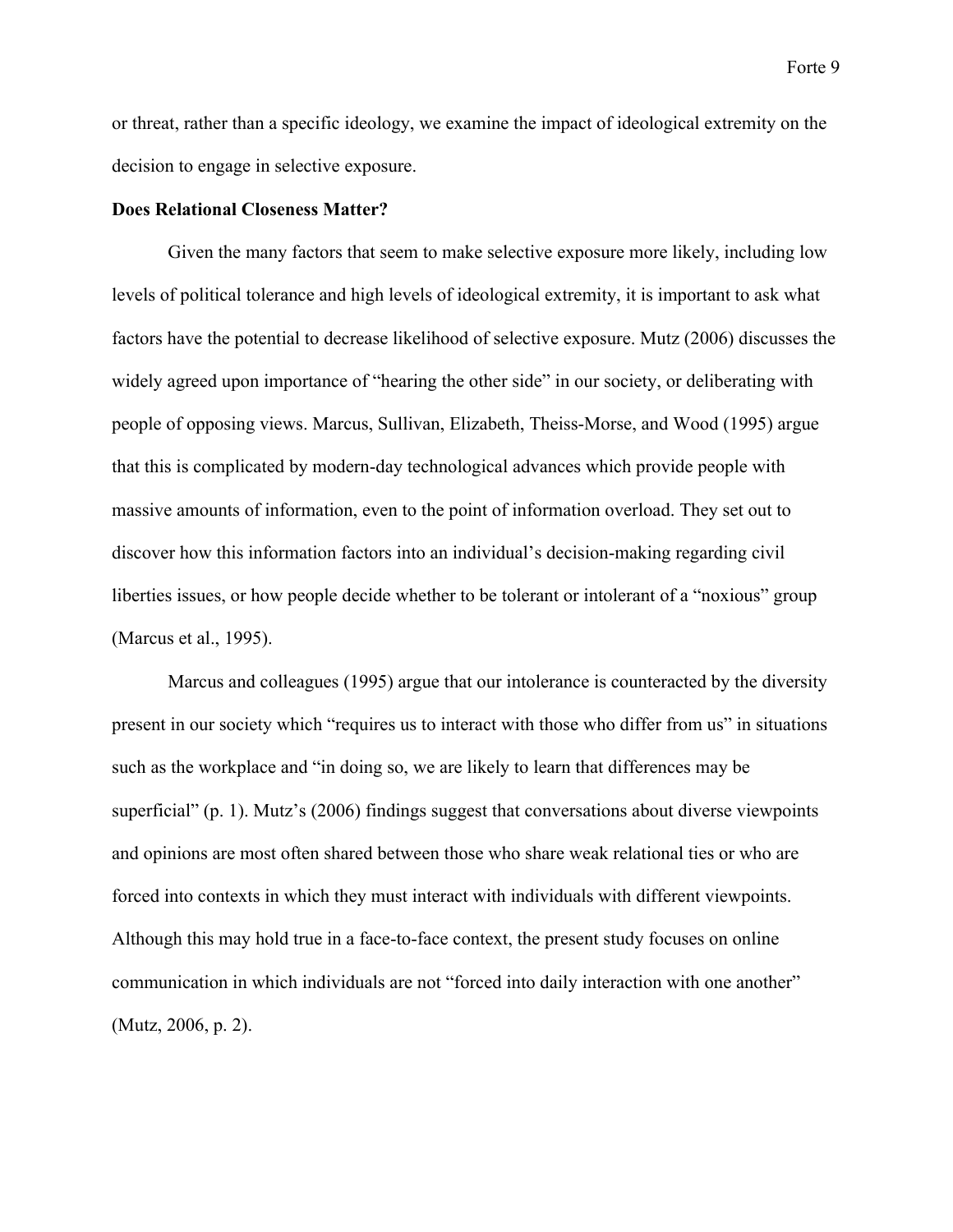Bail and colleagues (2018) conducted an experiment which created a scenario in which individuals were forced to interact with or view online posts from leaders of the opposing political party. They hypothesized that by eliminating the possibility for selective exposure, individuals would be forced to see messages and posts that would challenge the beliefs they hold about the other political party, and that this in turn would decrease political polarization. But, without this forced interaction, the question arises as to whether individuals can overcome the inclination to dispense with information that contrasts with their original worldview. Further, this hypothesis was not supported – Democrats reportedly demonstrated more liberal attitudes after the experiment, though not significantly, and Republicans became significantly more conservative (Bail et al., 2018). Therefore, it is possible that exposure to these dissimilar viewpoints will create backlash effects, in which individuals become more polarized rather than more tolerant or understanding of these ideas.

Mutz (2006) argues that it is more difficult to have politically-charged conversations with those who are relationally close to us, such as parents, but that we overcome our political intolerance when we are forced to have conversations with others who have different viewpoints. This happens most often in settings like the workplace because we are unable to avoid working with diverse people. However, we predict that the reverse will be true in online contexts, as it is more difficult for individuals to enact online selective exposure behaviors toward those closest to them, like family members or close friends. Because individuals still want to see other posts from these significant people in their lives, they are forced to continue to subject themselves to challenging viewpoints.

## **Overview of Present Research**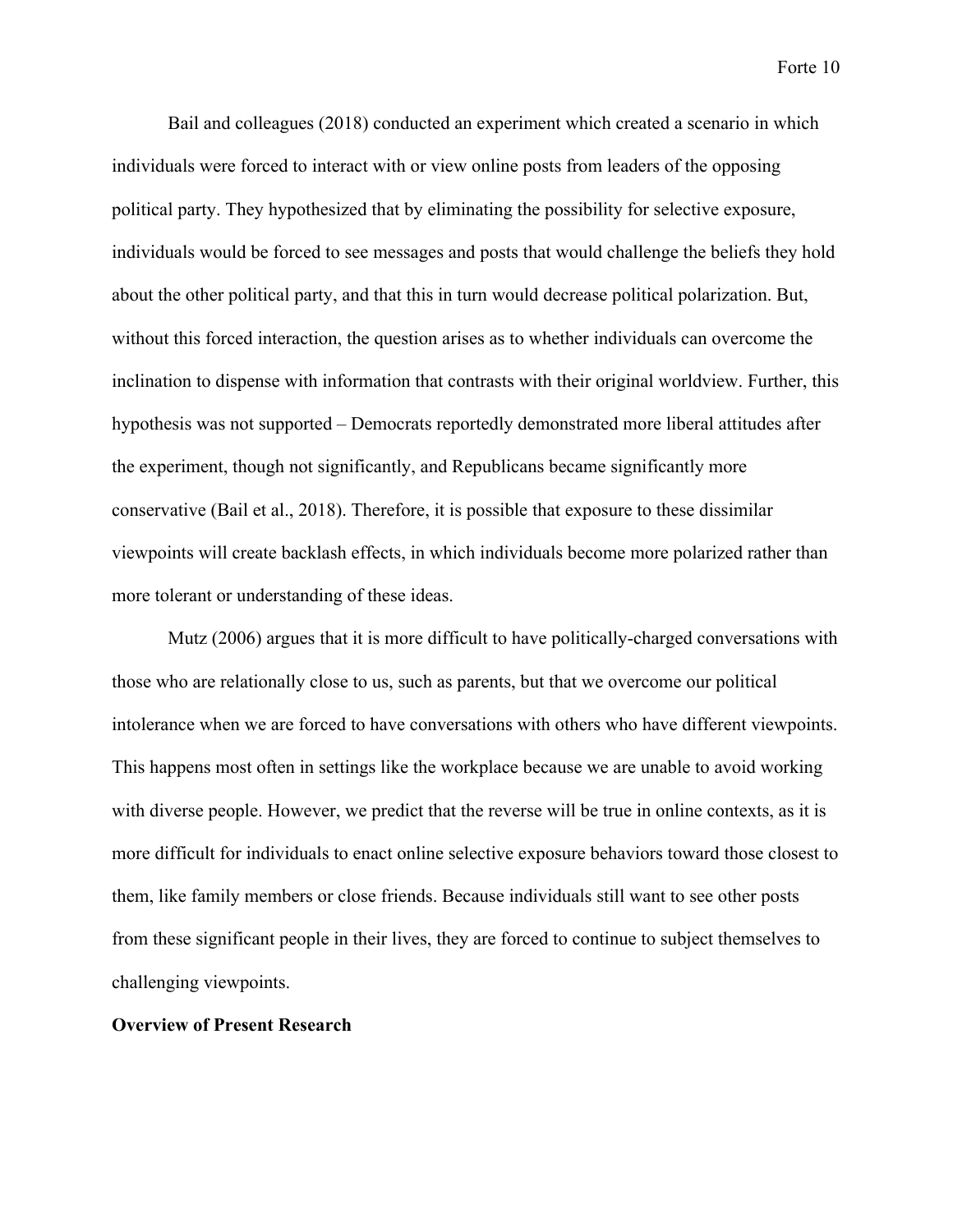The present study was guided by three hypotheses which build upon previous research on selective exposure, political tolerance, ideology, and relational closeness by considering the impact of widely used social media, namely Facebook, Instagram, Twitter, and Snapchat. The first hypothesis was that lower levels of political tolerance predict higher levels of online selective exposure. Individuals who are less tolerant of their least-liked groups will be more likely to remove challenging ideas from their social media feeds. Our second hypothesis stemmed from previous research which holds that as Republicans and Democrats view posts from the opposing side, they become more intense in their existing beliefs (Bail et al., 2018). We predicted that individuals with higher levels of ideological extremity, or more extreme political beliefs, would be more likely to engage in online selective exposure, as there is little to prevent them from doing so outside of an experiment in which they are forced to, as was done by Bail and colleagues (2018). Lastly, we predicted that higher levels of relational closeness can mitigate these affects and produce lower online selective exposure. The experiment conducted by Bail and colleagues (2018) utilized posts of leaders of the opposing party, which did not allow respondents to explain how they would react to contrasting political beliefs posted by those in their actual social network. The present study addressed this by asking participants how they would respond to a post of this nature if it came from a celebrity, acquaintance, close friend, or family member. In doing so, we aimed to understand how different relational ties impact our perception of opposing ideas.

#### **Methods**

### **Participants**

The sample included 378 undergraduate students recruited through the political science department of a large Midwestern university in a conservative state. Data were collected using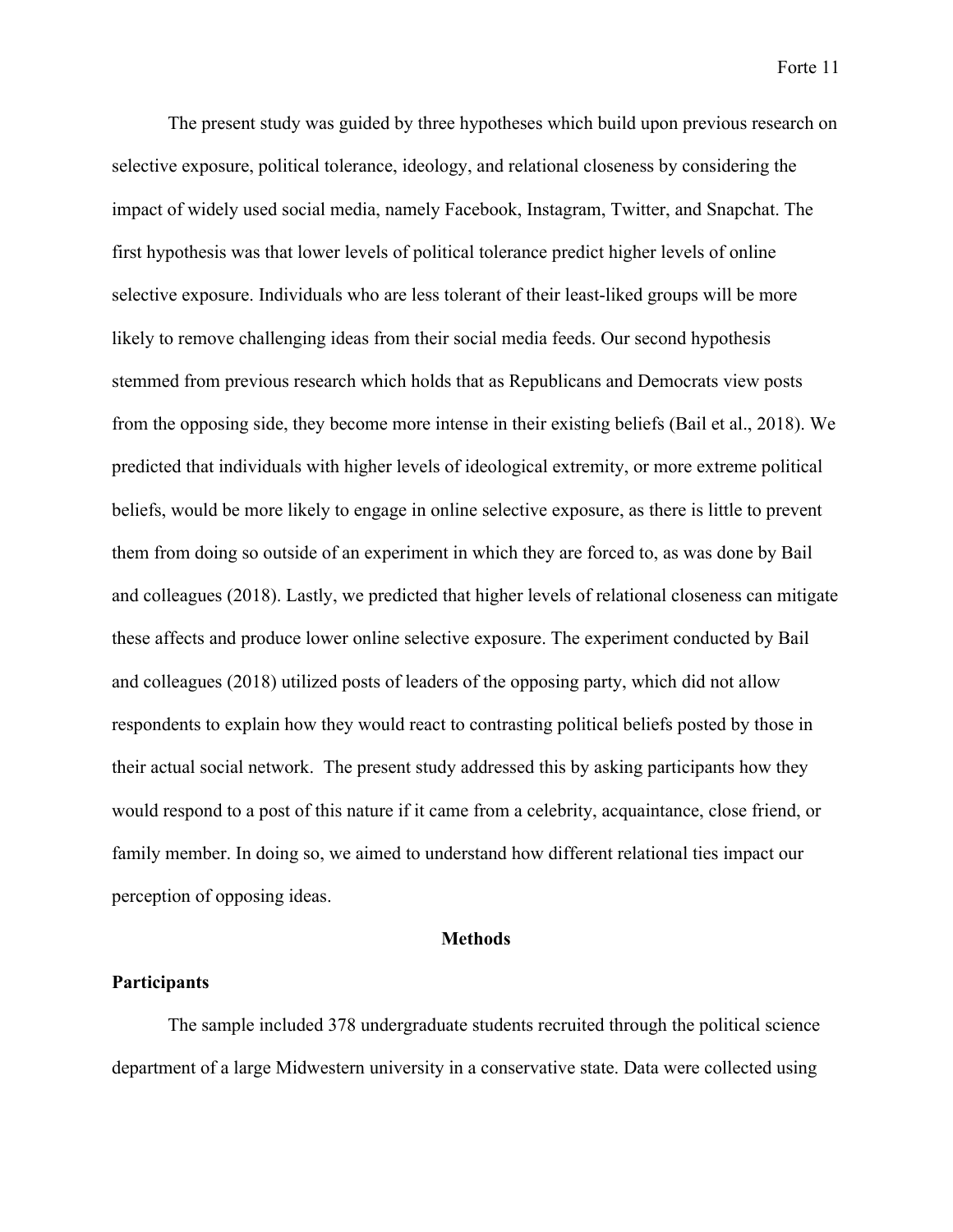the Political Science Experimental Participant Pool (PSEPP) and students were awarded course credit for participation. Data collection occurred during two different periods: from November 2017 until December 2017 and throughout the month of October 2018. These periods were selected to prevent any bias that might emerge from offering the survey only at the end of the semester. The responses of 350 participants were analyzed, as 20 cases were removed because participants failed to complete the survey and 8 were removed because these respondents did not use social media, and therefore, their online selective exposure behavior could not be examined. The average age of our participants was  $19.89$  (*SD* = 6.06). The sample contained a roughly even split of gender (46.3% male, 51.7% female, 2% prefer not to say) and ideology (42.5% liberal, 17.7% moderate, 39.7% conservative).

#### **Procedure**

Data were collected through the use of the web-based survey software (i.e., Qualtrics). Participants were informed that they would be responding to questions about their political and social attitudes and beliefs. Participants granted informed consent and then completed a survey designed to measure (a) the amount of their social media usage, (b) selective exposure behavior like unfollowing, muting, and reporting posts on social media, and (c) political tolerance. Participants then provided their ideological identification and demographic information. After the survey, participants were debriefed and granted course credit for their participation.

#### **Measures**

*Social media usage*. Participants were first asked if they use any social media, "including Facebook, Twitter, Instagram, or Snapchat." If they responded "no" to this question, they were directed to the next block, skipping over the other usage and selective exposure behavior questions. The eight participants who responded "no" to this section were removed before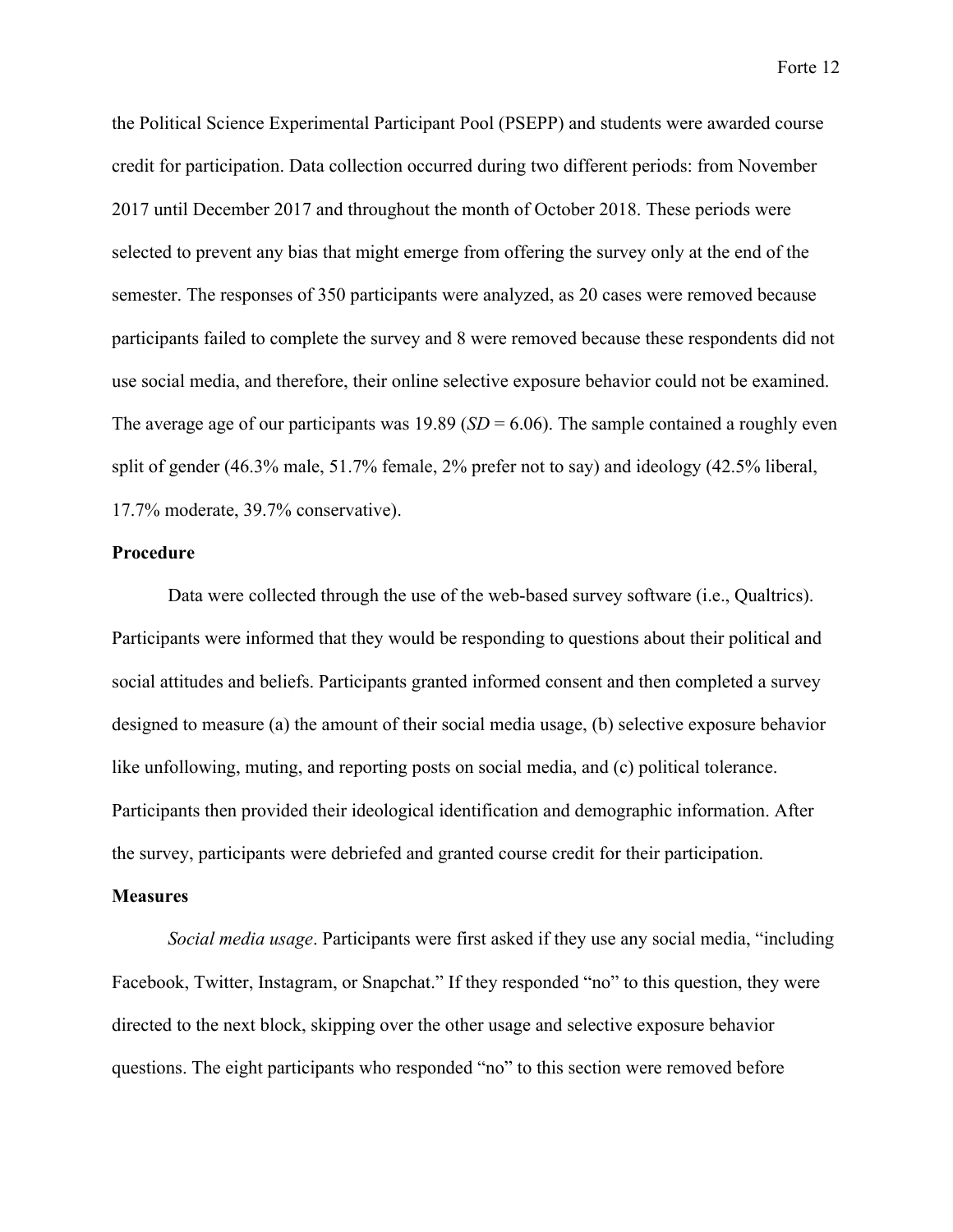running the analyses, as stated above, because this resulted in incomplete data for a main variable, social media selective exposure. The eight individuals who selected this option could not be examined because this would not have yielded generalizable information due to the small size of this group. If a participant responded "yes," they were then asked in individual questions how often they log onto/check specific social media accounts. Response options began with 1 ("I don't have an account") and increased incrementally up to 9 (" $20+$  times a day"). After reporting on Facebook (*M* = 4.76, *SD* = 2.06), Twitter (*M* = 4.73, *SD* = 2.72), Instagram (*M* = 5.57, *SD* = 2.40), and Snapchat usage ( $M = 7.00$ ,  $SD = 2.36$ ), we asked questions about the frequency of seeing political posts on these social media feeds. Participants were asked, on a scale from 1 (Never) to 7 (Often): "In general, how often do you see people posting about politics on social media?" ( $M = 5.32$ ,  $SD = 1.58$ ), "In general, how often you do see political posts that you agree with on social media?"  $(M = 4.43, SD = 1.45)$  and "In general, how often do you see political posts that you disagree with on social media?"  $(M = 4.66, SD = 1.48)$ .

*Selective exposure*. Participants were asked about their selective exposure behaviors through a set of questions that provided a scenario such as "If you encounter a close friend that posts something political you disagree with, how likely would you be to:" followed by a list of behaviors, namely "unfollow or unfriend," "comment on the post expressing your opinion," "mute or silence the person," "ignore the post (do nothing)," and "report the post." Participants were to indicate how likely they would be to carry out each action from 1 (extremely likely) to 7 (extremely unlikely). These responses were later recoded so that higher values (i.e., 7) would indicate higher likelihood of engaging in selective exposure. This scenario was repeated four times with the nature of the relationship changed in each block. The study included this measure for "a celebrity," "an acquaintance," "a close friend," and "a family member" to allow us to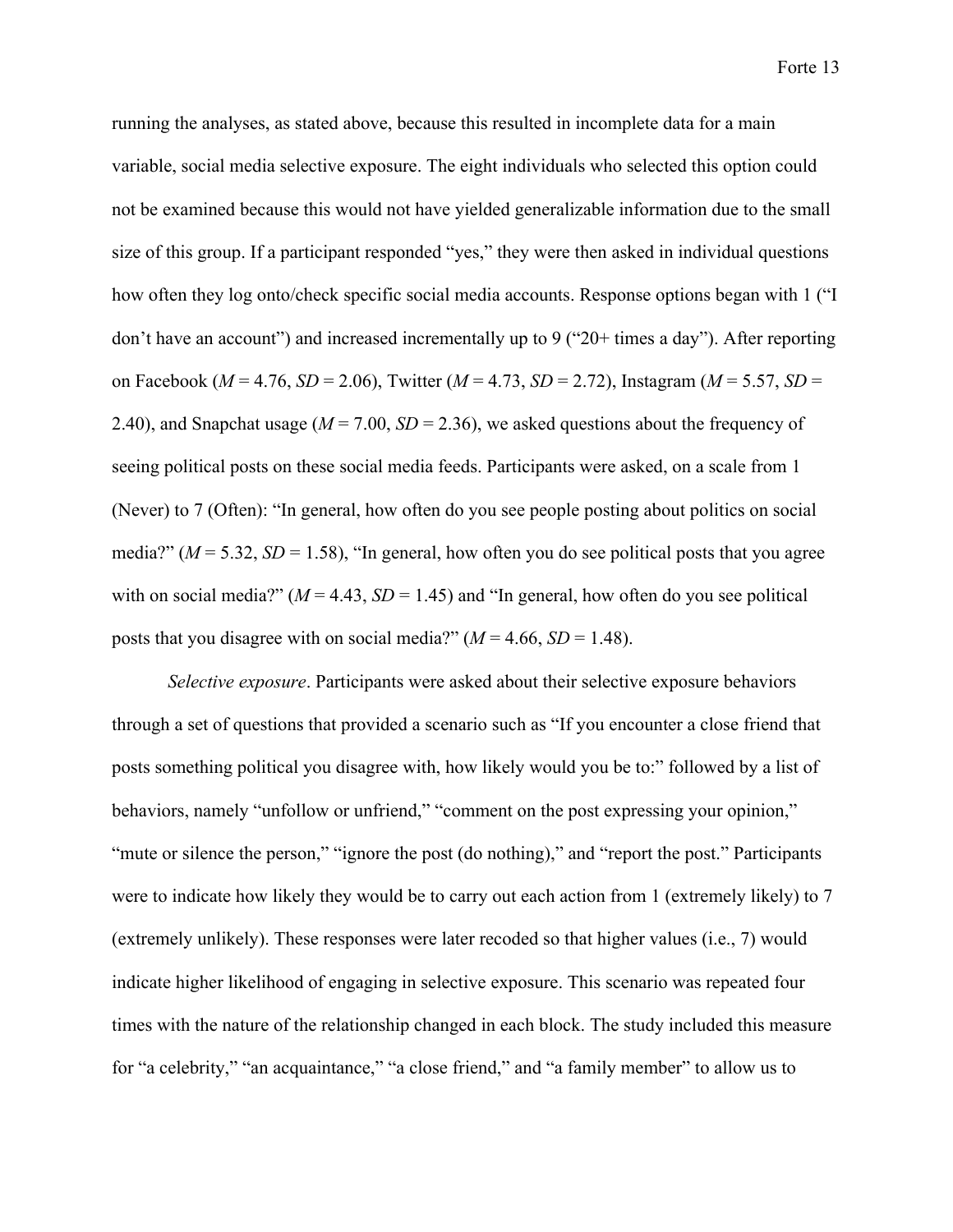determine whether the level of relational closeness impacted the tendency of the person to engage in or refrain from engaging in online selective exposure. These four blocks, totaling 12 questions, were averaged to generate a variable for online selective exposure ( $M = 2.52$ ,  $SD =$ 1.27). Questions about the likelihood to comment on the post or ignore the post/do nothing were not included in this variable because these actions do not constitute selective exposure. The included questions comprising the selective exposure variable were tested and found to be reliable (Cronbach's  $\alpha$  = 0.912).

*Relational closeness*. Because the questions used for selective exposure included the variations of relational closeness, four new variables were created in order to examine relational closeness separately. We combined the averages for the three selective exposure questions from each of the four relational levels. For example, we created the variable "celebrity mean" by averaging responses to the questions: "If you encounter a celebrity that posts something political you disagree with, how likely would you be to:" followed by "unfollow or unfriend," "mute or silence the person," and "report the post" ( $M = 2.92$ ,  $SD = 1.54$ , Cronbach's  $\alpha = 0.725$ ). We repeated this process for acquaintance ( $M = 2.86$ ,  $SD = 1.58$ , Cronbach's  $\alpha = 0.788$ ), close friend  $(M = 2.07, SD = 1.31, Cronbach's \alpha = 0.827)$ , and family member  $(M = 2.21, SD = 1.38)$ , Cronbach's  $\alpha$  = 0.806).

*Political tolerance*. Political tolerance was measured using questions adapted from Sullivan et al. (1979). Participants were asked to identify the group that they liked the least from a provided list: socialists (2.9%), fascists (4.3%), communists (6%), Ku Klux Klan (55.7%), religious fundamentalists (2%), racists (17.4%), feminists (2%), atheists (2%), pro-choice on abortion issue  $(3.4\%)$ , pro-life on abortion issue  $(1.1\%)$ , Black Lives Matter  $(2.3\%)$ , and Occupy Wall Street (0%). Participants could also select other and write in their least-liked group (0.9%).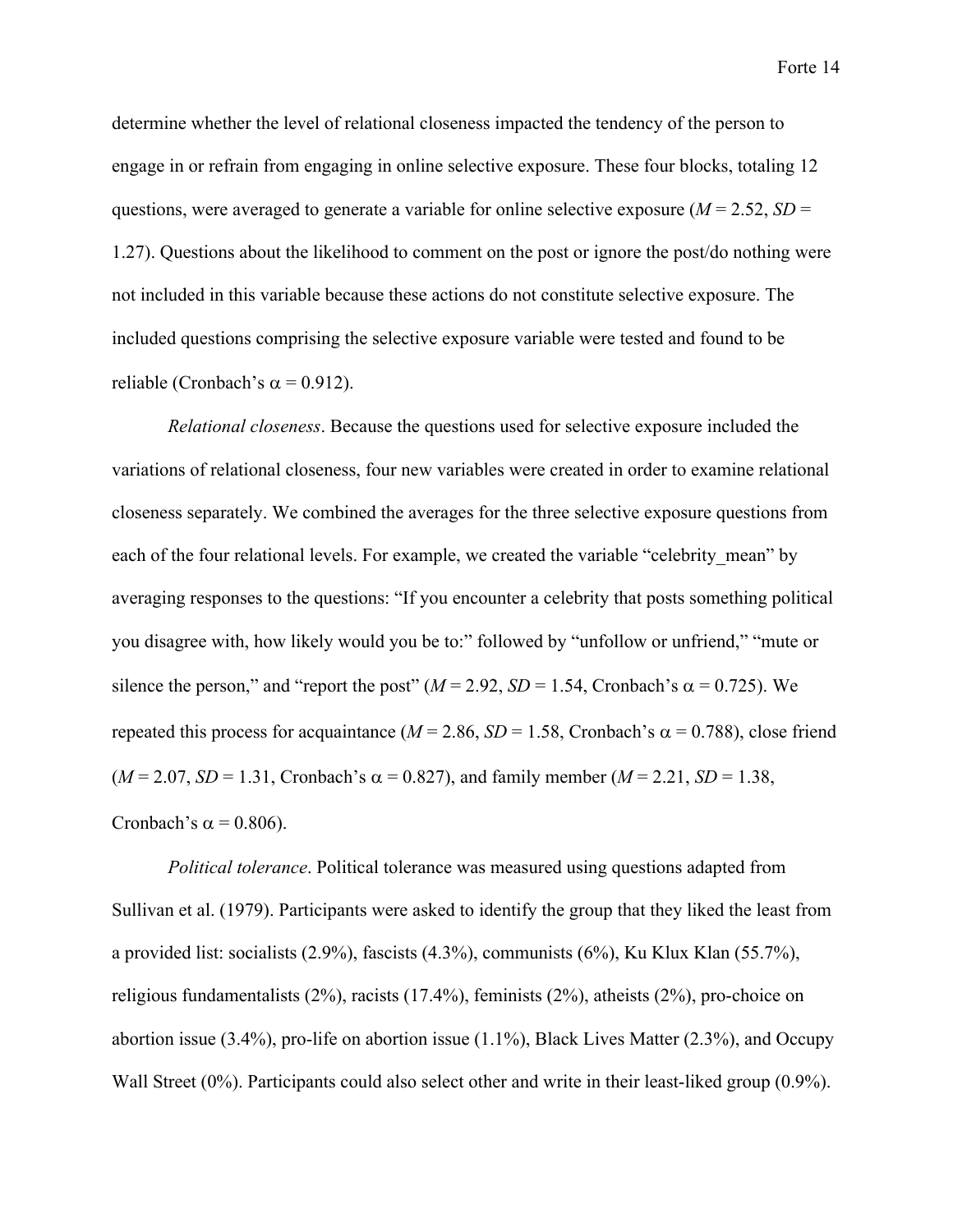Then, participants were asked to respond to a series of statements while thinking about the group they selected. Participants were asked to rate on a scale from 1 (strongly agree) to 7 (strongly disagree) statements such as: "Members of this group should be banned from being President of the United States," "This group should be allowed to hold public rallies in our city," and "I would be pleased if my daughter or son dated a member of this group." Statements for which a higher score would indicate more intolerance were reverse coded, so that a higher score would always signify higher political tolerance. The averages of the responses to the nine political tolerance statements were used to create one political tolerance variable  $(M = 3.08, SD = 1.23)$ . This was found to be a reliable measure (Cronbach's  $\alpha$  = 0.826).

*Ideological extremity.* Participants identified their ideology in response to the item: "Labels are often misleading but in general, do you see yourself as liberal, conservative, or something in between?" on a scale from 1 (Very Liberal) to 7 (Very Conservative). Because the literature suggests it is not identification with one party or another that prompts intolerance (Brandt et al., 2014), this variable was recoded to reflect extremity. The neutral option, 4, was recoded as 0, and options 3 and 5 were changed to 1, 2 and 6 to 2, and the most extreme options, 1 Very Liberal and 7 Very Conservative were recoded as 3. The resulting 0-3 scale represents ideological extremity rather than ideology  $(M = 1.43, SD = 0.97)$ .

# **Results**

A series of statistical tests were conducted to determine the impact of several independent variables, namely, political tolerance, ideological extremity, and relational closeness, on the dependent variable, online selective exposure. Overall, we found significant relationships between political tolerance and selective exposure and ideological extremity and selective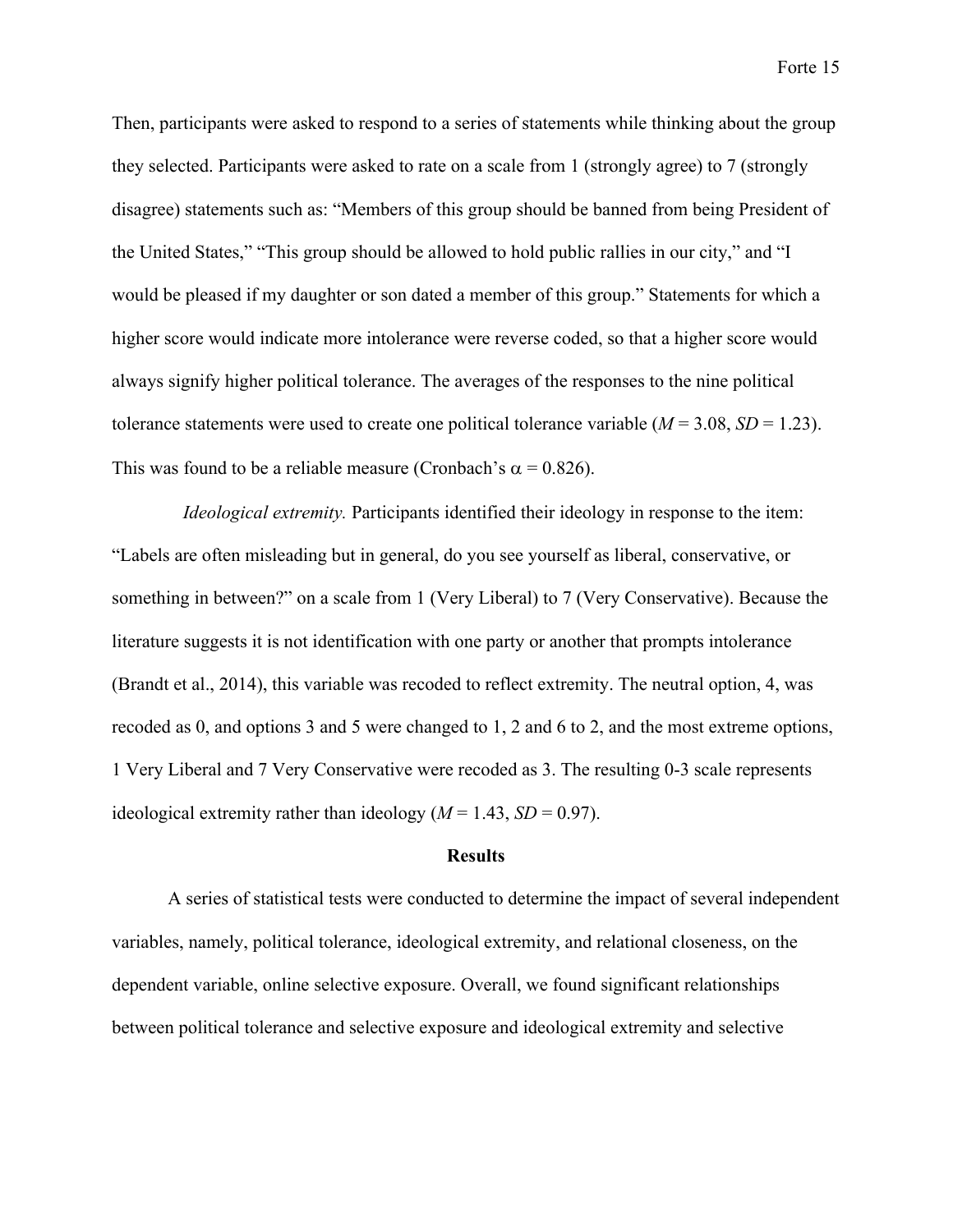exposure. Further, we discovered that different levels of relational closeness yield different amounts of selective exposure behavior.

First, we conducted a regression to examine the effect of political tolerance on selective exposure using the variables we created by averaging the scores from the questions about each topic, respectively (see *Table 1*). Consistent with our hypothesis, participants with higher levels of political tolerance for their least-liked group reported lower likelihood of engaging in the selective exposure behaviors of unfriending/unfollowing, muting, and reporting political posts with which they disagree ( $b = -0.15$ ,  $SE = 0.06$ ,  $t = -2.75$ ,  $p = 0.006$ ; see *Figure 1*).

A second regression was conducted to test the impact of ideological extremity on selective exposure (see *Table 2*). We found support for the hypothesis that more ideologically extreme individuals engage in more selective exposure  $(b = 0.26, SE = 0.07, t = 3.85, p = 0.001$ ; see *Figure 2*).

We ran two additional regressions, testing multiple independent variables within the same statistical tests. Given that political tolerance and ideological extremity were significantly correlated ( $r = -0.117$ ,  $p = 0.026$ ), we examined them together in a separate model. As indicated in *Table 3*, we tested the impact of political tolerance and ideological extremity on selective exposure. When analyzed within the same model, both political tolerance  $(b = -0.13, SE = 0.05, t)$  $= -2.37, p = 0.019$  and ideological extremity ( $b = 0.25$ , *SE* = 0.07,  $t = 3.58, p = 0.001$ ) still had a significant effect on selective exposure. The same was true when these independent variables, in addition to the independent variable of ideology, were tested. We ran this analysis in response to previous work which speculated about whether conservatives or liberals were more likely to engage in selective exposure, or if both groups enact these behaviors toward different targets (Brandt et al., 2014). Controlling for political ideology, both political tolerance ( $b = -0.11$ ,  $SE =$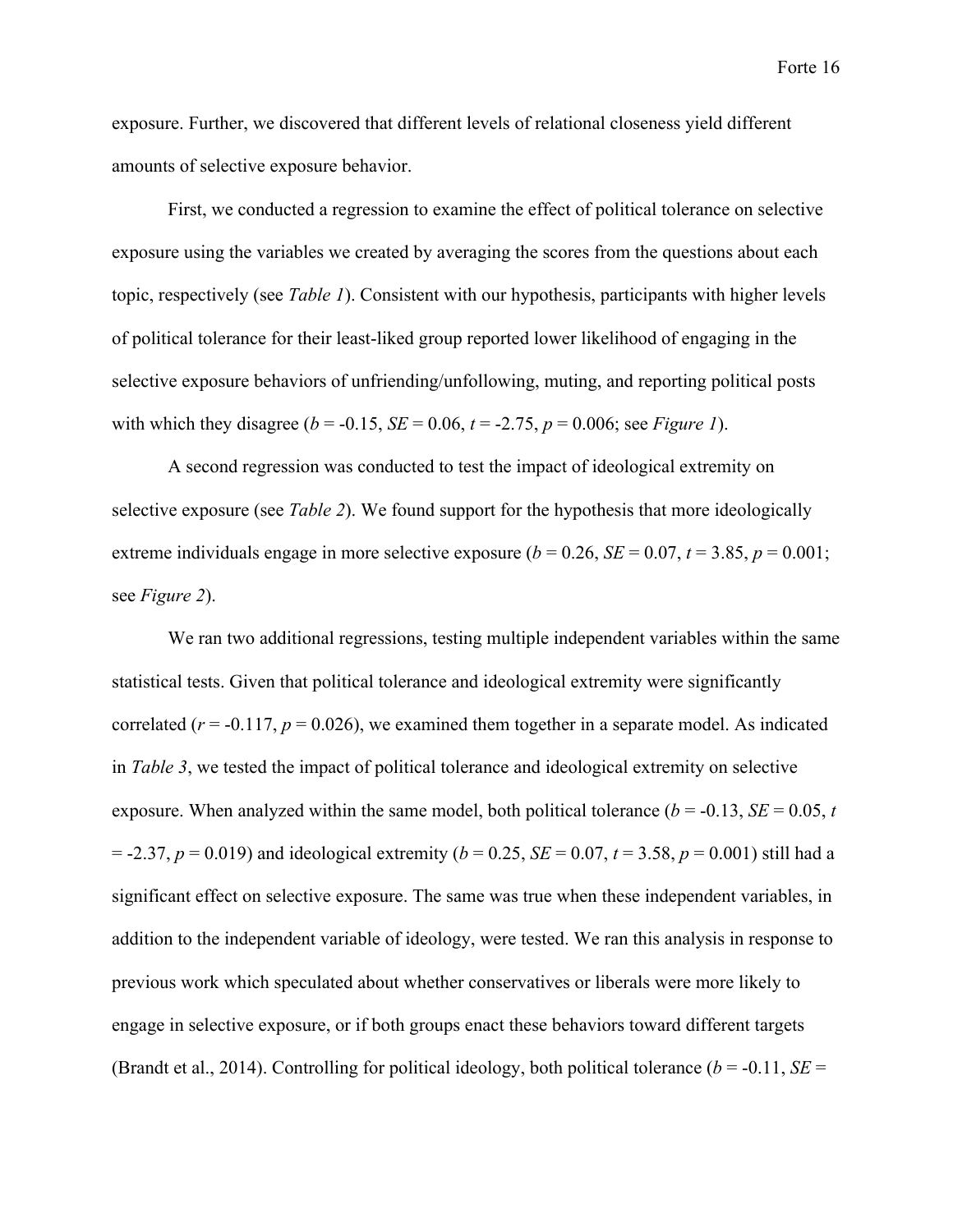0.05,  $t = -2.02$ ,  $p = 0.044$ ) and ideological extremity ( $b = 0.23$ ,  $SE = 0.07$ ,  $t = 3.38$ ,  $p = 0.001$ ) still had a significant impact on selective exposure. Further, though we did not have a hypothesis surrounding ideology, we found that this added variable had a significant impact on selective exposure ( $b = -0.09$ , *SE* = 0.04,  $t = -2.37$ ,  $p = 0.018$ ; see *Table 4*). In our sample, liberals were more likely to engage in selective exposure behaviors than conservatives.

Given that participants responded to each set of relationship questions, a repeated measures ANOVA test was conducted to test the effect of relational closeness on online selective exposure  $(F(3, 1014) = 90.87, p < 0.001)$ . We expected to find that farther relational distance would result in higher likelihood of engaging in selective exposure. The mean level of selective exposure for celebrity ( $M = 2.89$ , SD = 1.51), acquaintance ( $M = 2.82$ , SD = 1.55), close friend  $(M = 2.03, SD = 1.25)$ , and family  $(M = 2.20, SD = 1.37)$  supported this hypothesis in part. The two relationships with farther relational distance, celebrity and acquaintance, were found to have higher means for selective exposure behavior than the closer relationships, close friend and family member.

Because the initial ANOVA indicated that there was an overall effect of relational closeness on selective exposure, a series of post-hoc tests were conducted to gain further insight into the effect of specific relational types on selective exposure. We found that the relational type celebrity ( $M = 2.89$ ,  $SD = 1.51$ ) did not differ significantly from the relational type acquaintance  $(M = 2.82, SD = 1.55; F(1, 342) = 0.85, p = 0.36$ . Then, tests were run to compare the far relational types to the close relational types. When comparing celebrity  $(M = 2.89, SD = 1.51)$  to close friend  $(M = 2.03, SD = 1.25)$ , a significant difference was found  $(F(1, 347) = 144.71, p <$ 0.001). A similar effect was discovered when comparing celebrity  $(M = 2.89, SD = 1.51)$  and family member ( $M = 2.20$ ,  $SD = 1.37$ ;  $F(1, 343) = 90.59$ ,  $p < 0.001$ ). Participants were found to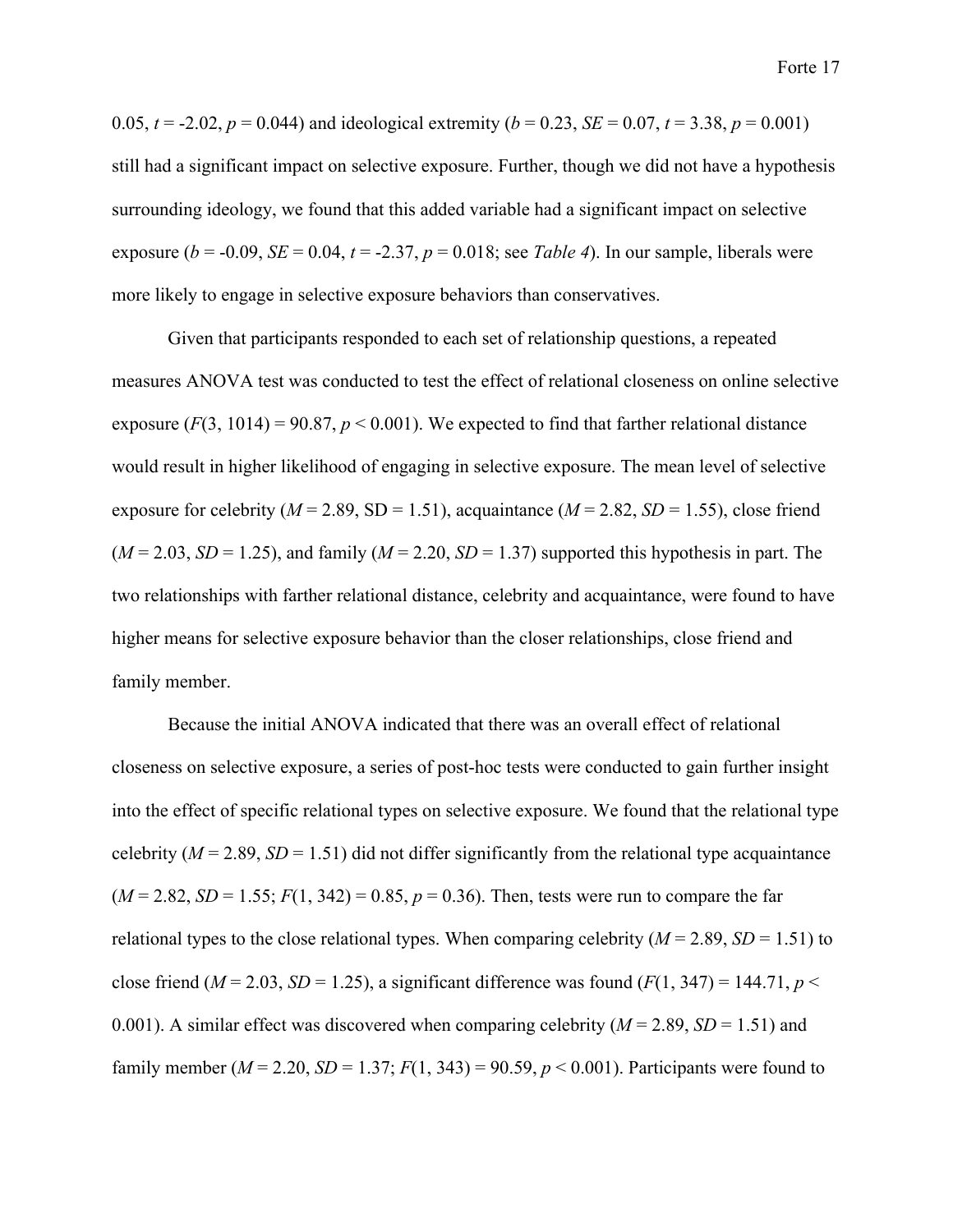demonstrate higher likelihood of engaging in selective exposure if a celebrity posts a political message that they disagree with than if a close friend or family member posts the same type of message.

Next, we tested the relationships of acquaintance  $(M = 2.82, SD = 1.55)$  and close friend  $(M = 2.03, SD = 1.25; F(1, 343) = 166.49, p < 0.001$  and found that individuals are more likely to unfollow, mute, or block acquaintances than close friends. This also holds true for the relationships of acquaintance ( $M = 2.82$ ,  $SD = 1.55$ ) and family member ( $M = 2.20$ ,  $SD = 1.37$ ;  $F(1, 1, 339) = 109.12, p < 0.001$ . This provides support for the hypothesis that higher relational closeness reduces selective exposure behavior. However, when testing close friend (*M* = 2.03, *SD* = 1.25) and family member ( $M = 2.20$ , *SD* = 1.37), an unexpected result was found ( $F(1)$ ,  $344$ ) = 11.70,  $p = 0.001$ ). Although close friend was intended to serve as a relational type that has a farther relational distance from a family member, participants were more likely to unfollow, mute, or block family members than close friends. We did not expect this would be the case when developing our hypotheses; rather, we thought there would be a linear relationship between relational closeness and selective exposure and that family member would be the closest relational tie. However, the implications of our finding suggest that people may consider friends to be closer to them than family members, and therefore less expendable via selective exposure.

#### **Discussion**

In analyzing our data, we found support for our three hypotheses and gained insight into the factors motivating and dissuading individuals from engaging in selective exposure behavior. Individuals who exhibited less tolerance for their least-liked groups were more likely to use selective exposure on social media. Participants who were more ideologically extreme were also more likely to utilize their ability to unfollow, mute, or report those with whom they disagree.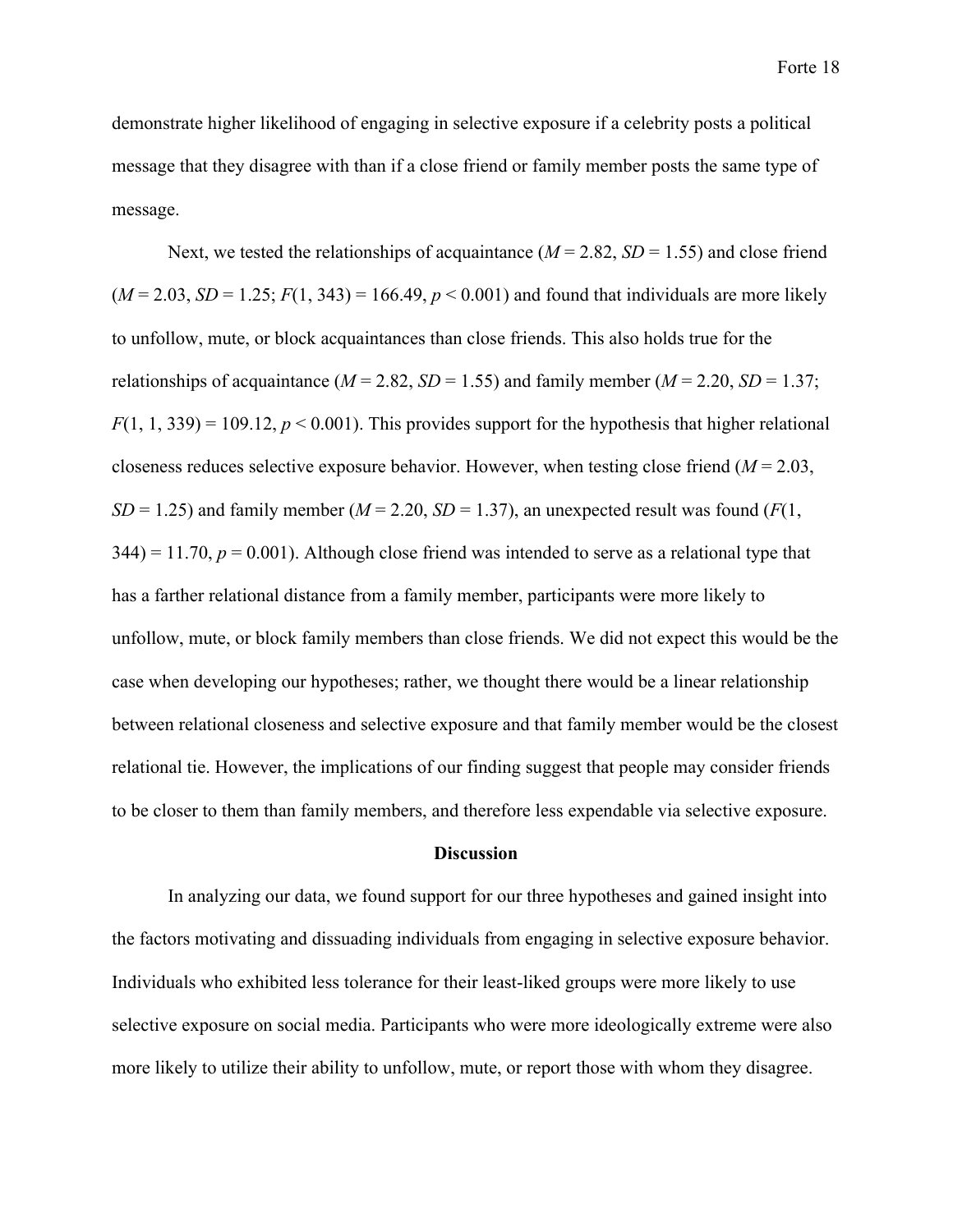Finally, the relationship between the participant and the person posting the politically challenging post played a role in the participant's decision to unfollow, mute, or report the post. Individuals were more likely to unfollow, mute, or report posts from celebrities or acquaintances than friends or family members. They were most reluctant to use selective exposure against close friends. This is crucial information, as it provides an idea of how people are operating on social media and what leads them to expose themselves to dissimilar ideas or to "hear the other side" Mutz, 2006).

Individuals in a modern-day democratic society have a myriad of options for political news consumption. In elucidating the importance of understanding news exposure, Stroud (2008) states that an individual's "patterns of news exposure" have the potential to impact the attitudes and impressions that they hold. While Stroud provides insight into the newspaper, political talk radio, cables news, and political website media choices of individuals, the rise of social media as an outlet for political discussion warrants additional research. As use of print and television news platforms declines (Shearer, 2018), it is critical to understand how individuals are utilizing social media and whether the usage of these apps differs from traditional news outlets. A potential distinction lies in the differences between the intended purposes of social media and print, radio, and cable news outlets. Though Shearer and Matsa (2018) report that 68% of Americans "at least occasionally" consume news on social media, these forums have other uses such as connecting with those in our social networks, sharing photos, and finding entertaining content. Because of these additional uses, selective exposure on social media may operate differently. Further, individuals can enact selective exposure in a number of ways including:

unfollowing/unfriending, muting/silencing, blocking, or reporting individuals and posts, unlike television in which selective exposure behavior may include simply choosing one channel over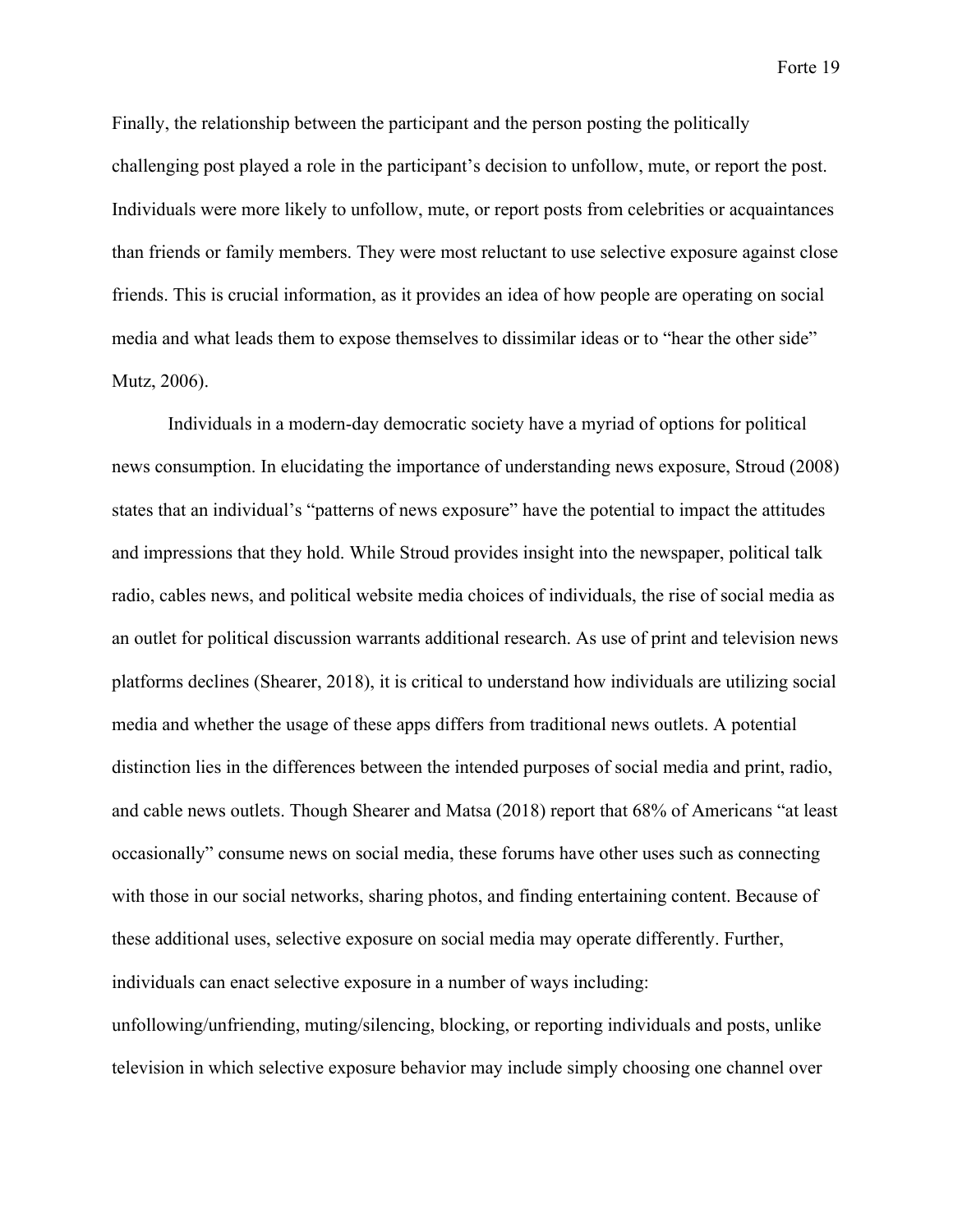another. The present study responds to the growing utilization of social media as a news outlet and the extant gap in academic research on the intersection between selective exposure and politics on social media applications.

This study is important in advancing the discussion surrounding online selective exposure because its findings suggest that our close relational ties have the potential to deter us from enacting selective exposure behaviors against political posts with which we do not agree. Although individuals are more likely to block out information with which they do not agree as ideological extremity increases and political tolerance decreases, relational closeness in an online context can reduce this likelihood. In face-to-face contexts, these close relational ties make it difficult to have conversations about politics (Mutz, 2006). However, when online, these ties serve to force us into interaction with views we may disagree with, as our findings indicate that individuals are more reluctant to enact selective exposure against close friends than any other group. We speculate that this is because people want to see other content posted by individuals closest to them, and therefore cannot remove these individuals based on their political views. This is meaningful, as it provides opportunity for exposure to opposing views that may reduce our intolerance of these views (Marcus et al., 1995).

While the current study begins to explore the area of social media selective exposure, we were limited by our convenience sample of college students. This is because American adults and young adults have somewhat different media usage habits. For example, adults primarily use Facebook and YouTube and young adults report using platforms like Snapchat, Instagram, and Twitter more frequently (Smith and Anderson, 2018). Therefore, it is possible that different groups have different patterns of selective exposure. Furthermore, we were limited in our ability to analyze individuals who opt out of the usage of social media completely. Because we only had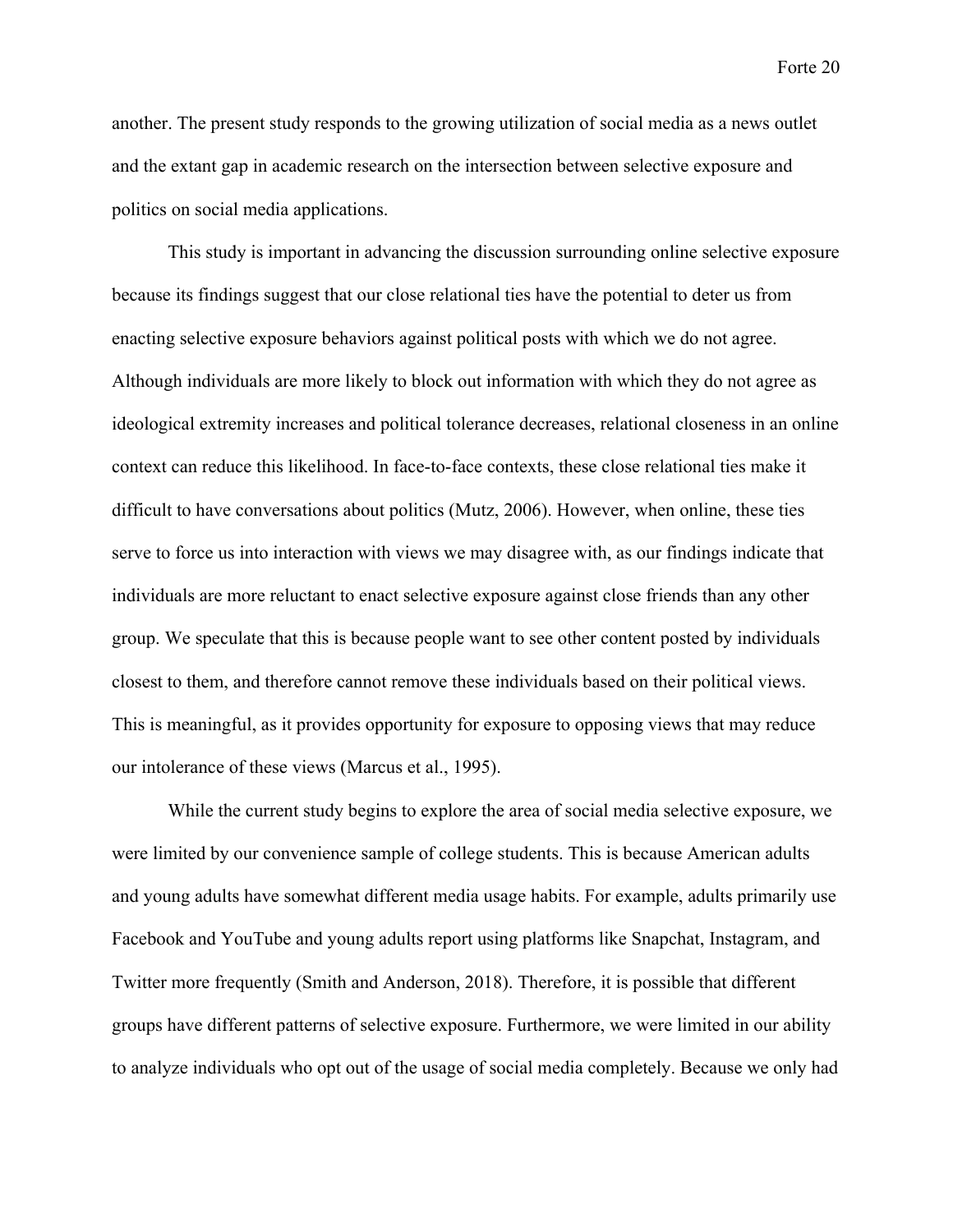eight cases of this and could not generalize based on such a small sample, we removed these participants from the study. However, these individuals could be motivated by a desire to block out political posts on these applications. Future studies could rectify these issues through the collection of data from a more diverse sample, or through the comparison of groups of younger participants, like those assessed in this study, and older individuals. Scholars could also seek out individuals who do not use social media at all in an effort to determine whether this decision is motivated by political attitudes.

Ultimately, our findings suggest that close relational ties create the opportunity for exposure to ideas that challenge our worldview. The present study opens the door for additional research on politics and social media, including Facebook, Instagram, Twitter, and Snapchat. As these media become ubiquitous among young adults, and increasingly among older demographics, it is crucial that we understand the selective exposure behaviors being enacted by those throughout our democratic society, including the president of the United States.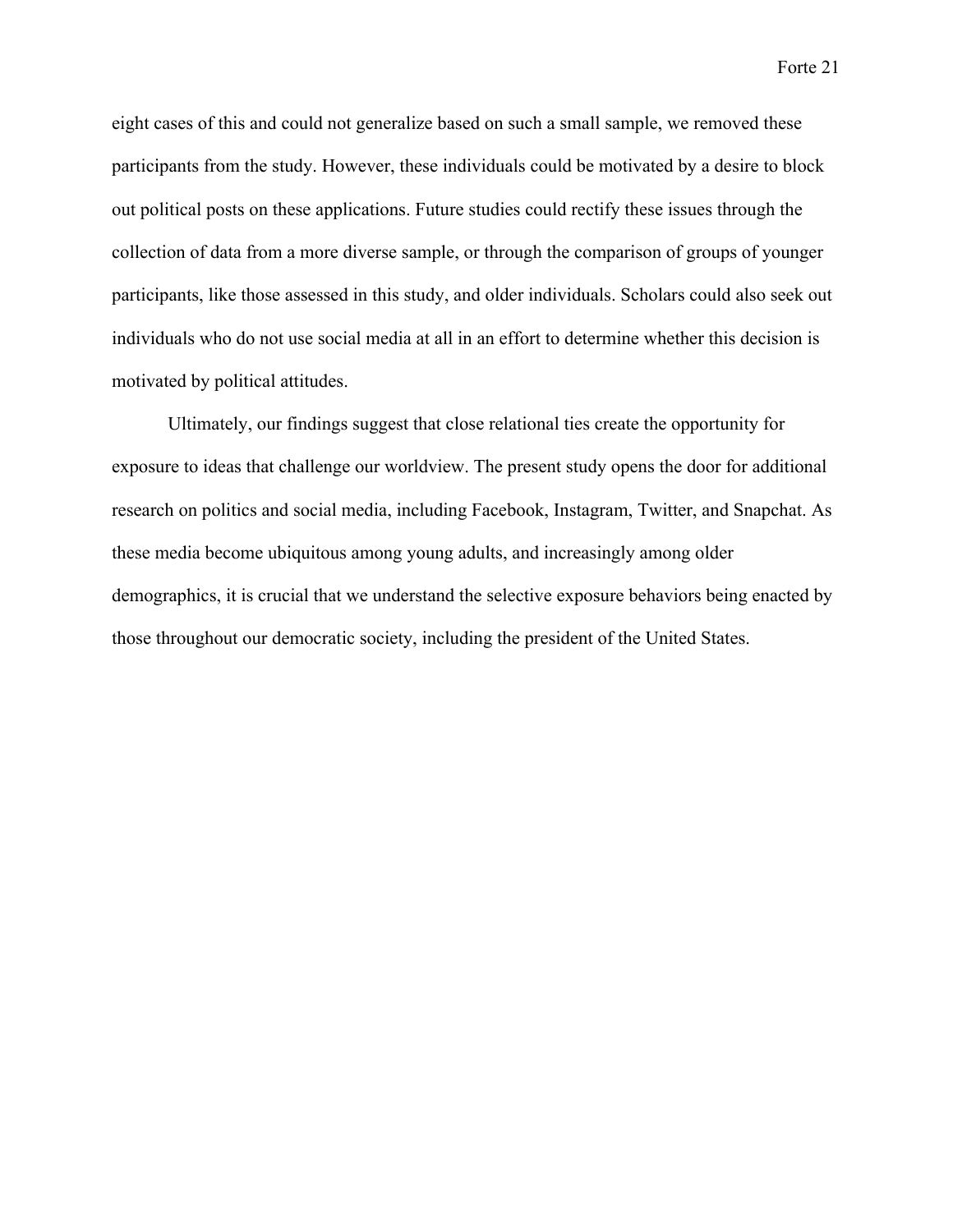#### **References**

- Adams, J. S. (1961). Reduction of cognitive dissonance by seeking consonant information. *Journal of Abnormal and Social Psychology, 62*(1), 74–78
- Bail, C. A., Argyle, L. P., Brown, T. W., Bumpus, J. P., Chen, H., Hunzaker, M. F., ... & Volfovsky, A. (2018). Exposure to opposing views on social media can increase political polarization. *Proceedings of the National Academy of Sciences*, *115*(37), 9216-9221.
- Brandt, M. J., Reyna, C., Chambers, J. R., Crawford, J. T., & Wetherell, G. (2014). The ideological-conflict hypothesis: Intolerance among both liberals and conservatives. *Current Directions in Psychological Science*, *23*(1), 27-34.
- Columbia University. (n.d.). Knight First Amendment Institute v. Donald J. Trump case analysis. Retrieved September 3, 2018, from https://globalfreedomofexpression.columbia.edu/cases/knight-first-amendment institute-v-donald-j-trump/
- Gibson, J. L. (1992). Alternative Measures of Political Tolerance: Must Tolerance be" Least-Liked"?. *American Journal of Political Science*, 560-577.
- Golebiowska, E. A. (1999). Gender gap in political tolerance. *Political Behavior*, *21*(1), 43-66.
- Herrman, J., & Savage, C. (2018, May 23). Trump's blocking of Twitter users is unconstitutional, judge says. Retrieved from

https://www.nytimes.com/2018/05/23/business/media/trump-twitter-block.html

- Huckfeldt, R., Johnson, P. E., & Sprague, J. (2004). *Political disagreement: The survival of diverse opinions within communication networks*. Cambridge University Press.
- Levendusky, M. S. & Malhotra, N. (2016). (Mis)perceptions of partisan polarization in the American public. *Public opinion quarterly*, *80*, 378-391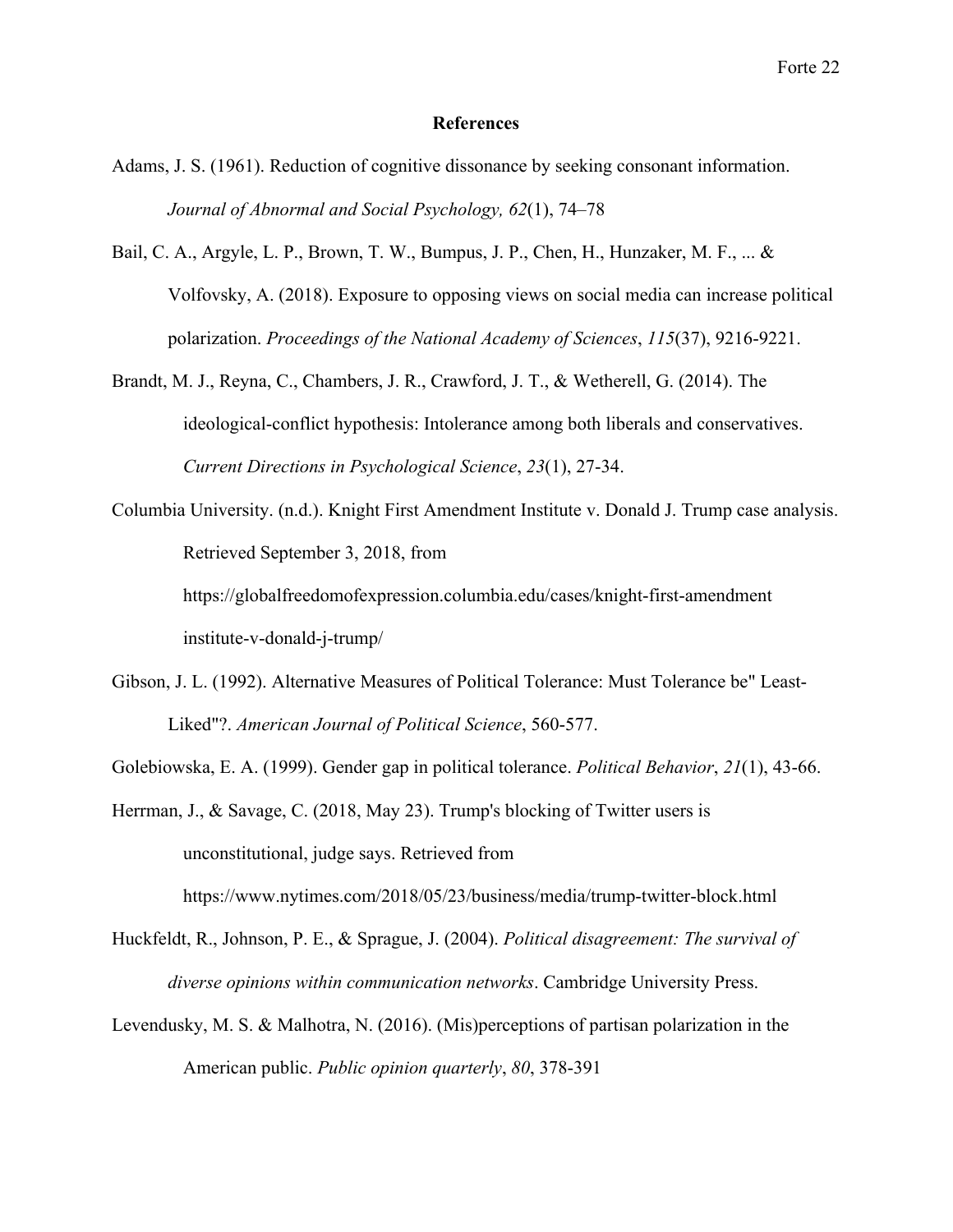- Marcus, G. E., Sullivan, J. L., Theiss-Morse, E., & Wood, S. L. (1995). *With malice toward some: How people make civil liberties judgments*. Cambridge University Press.
- Matsa, K. E., & Shearer, E. (2018, September 10). News use across social media platforms 2018. Retrieved from http://www.journalism.org/2018/09/10/news-use-across-social-media platforms-2018/
- McClosky, H. (1964). Consensus and ideology in American politics. *American Political Science Review*, *58*(2), 361-382.
- Mills, J. (1965b). The effect of certainty on exposure to information prior to commitment. *Journal of Experimental Social Psychology, 1*(4), 348–355
- Mutz, D. C. (2006). *Hearing the other side: Deliberative versus participatory democracy*. Cambridge University Press.
- Perrin, A. (2015). Social media usage. *Pew research center*, 52-68.
- Shearer, E. (2018). Social media outpaces print newspapers in the U.S. as a news source. *Pew research center*.
- Skitka, L. J., Bauman, C. W., & Mullen, E. (2004). Political tolerance and coming to psychological closure following the September 11, 2001, terrorist attacks: An integrative approach. *Personality and Social Psychology Bulletin*, *30*(6), 743-756.
- Smith, A., & Anderson, M. (2018, March 1). Social media use in 2018. Retrieved from http://www.pewinternet.org/2018/03/01/social-media-use-in-2018/
- Stouffer, S. A. (1955). *Communism, conformity, and civil liberties: A cross-section of the nation speaks its mind*. Transaction Publishers.
- Stroud, N. J. (2008). Media use and political predispositions: Revisiting the concept of selective exposure. *Political Behavior*, *30*(3), 341-366.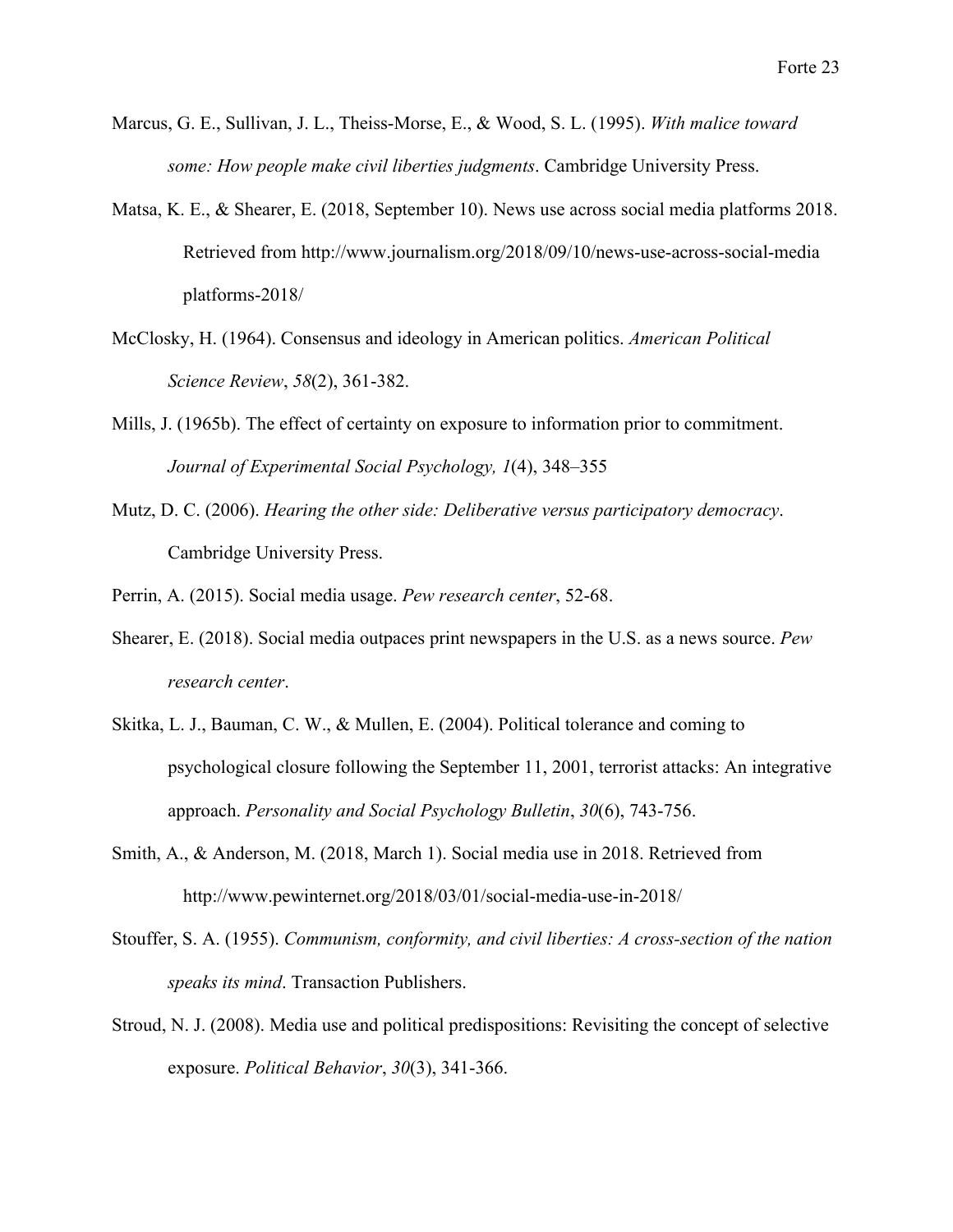- Sullivan, J. L., Piereson, J., & Marcus, G. E. (1979). An alternative conceptualization of political tolerance: Illusory increases 1950s-1970s [Abstract]. *American Political Science Review*, *73*(3), 781-794.
- Sullivan, J. L., Marcus, G. E., Feldman, S., & Piereson, J. E. (1981). The sources of political tolerance: A multivariate analysis. *The American Political Science Review*, *75*(1), 92- 106.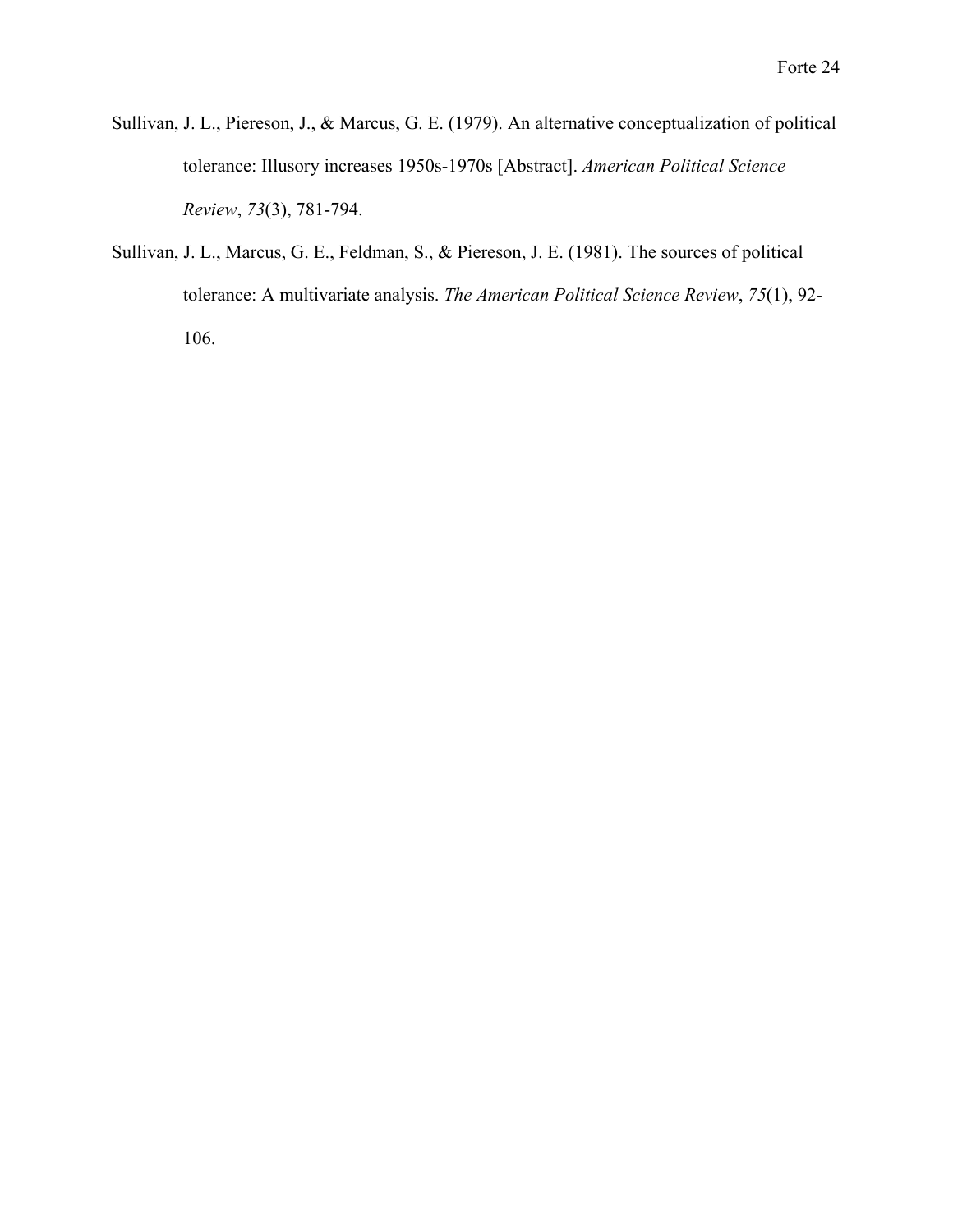# **Figures and Tables**

| Table 1                    |                  |                   |          |           |  |
|----------------------------|------------------|-------------------|----------|-----------|--|
| <b>Variables</b>           | $\boldsymbol{B}$ | <b>Std. Error</b> | t value  | $p$ value |  |
| Constant                   | 2.985            | .182              | 16.431   | .000      |  |
| <b>Political Tolerance</b> | $-151$           | .055              | $-2.754$ | .006      |  |
| $\mathbf{R}^2$             |                  | .021              |          |           |  |
| Adjusted $\mathbf{R}^2$    |                  | .019              |          |           |  |

Table 1. Regression with independent variable political tolerance.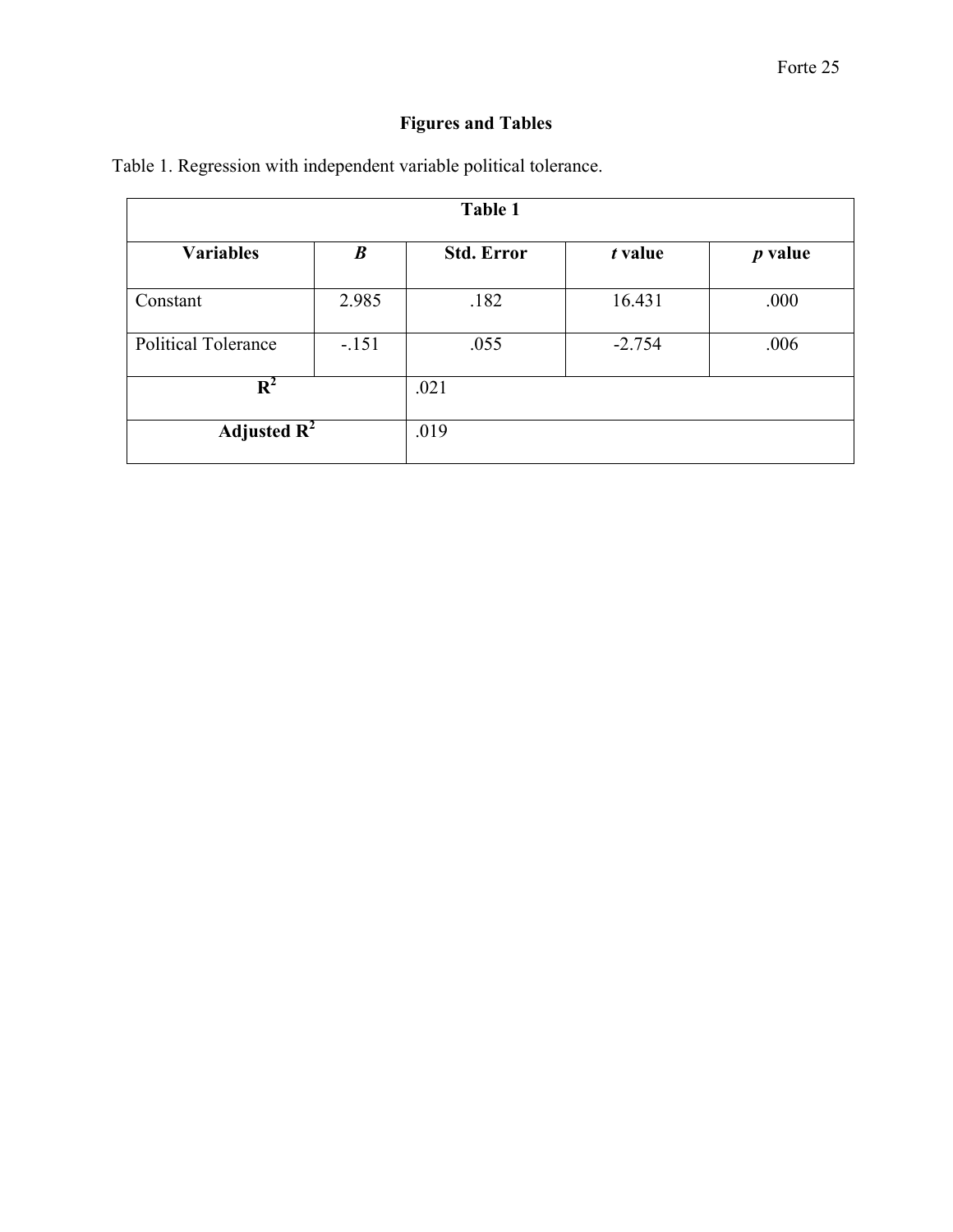

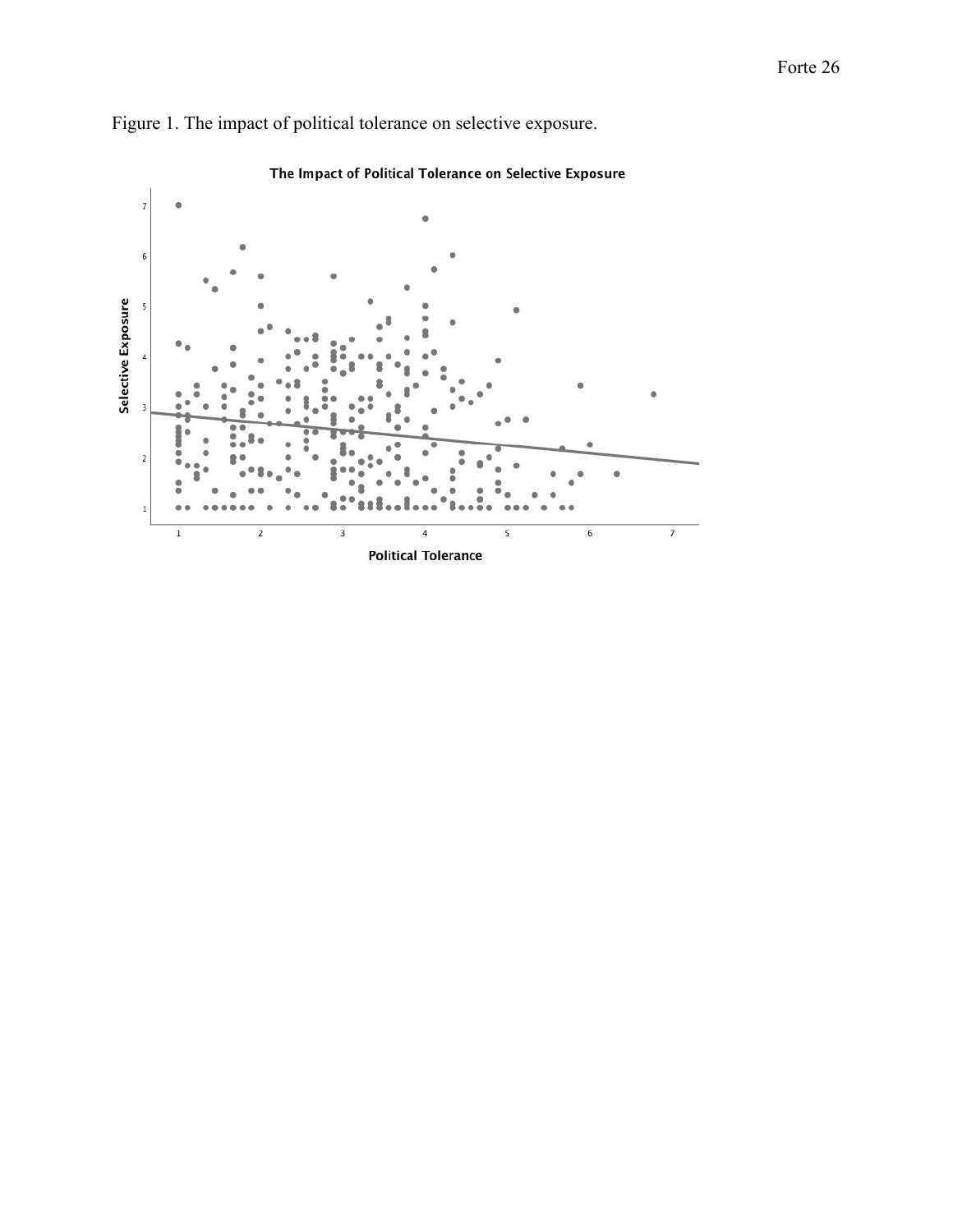| <b>Table 2</b>               |                  |                   |         |           |  |
|------------------------------|------------------|-------------------|---------|-----------|--|
| <b>Variables</b>             | $\boldsymbol{B}$ | <b>Std. Error</b> | t value | $p$ value |  |
| Constant                     | 2.144            | .118              | 18.112  | .000      |  |
| <b>Ideological Extremity</b> | .264             | .069              | 3.854   | .000      |  |
| $\mathbf{R}^2$               |                  | .041              |         |           |  |
| Adjusted $\overline{R^2}$    |                  | .038              |         |           |  |

| Table 2. Regression with independent variable ideological extremity. |  |  |  |
|----------------------------------------------------------------------|--|--|--|
|                                                                      |  |  |  |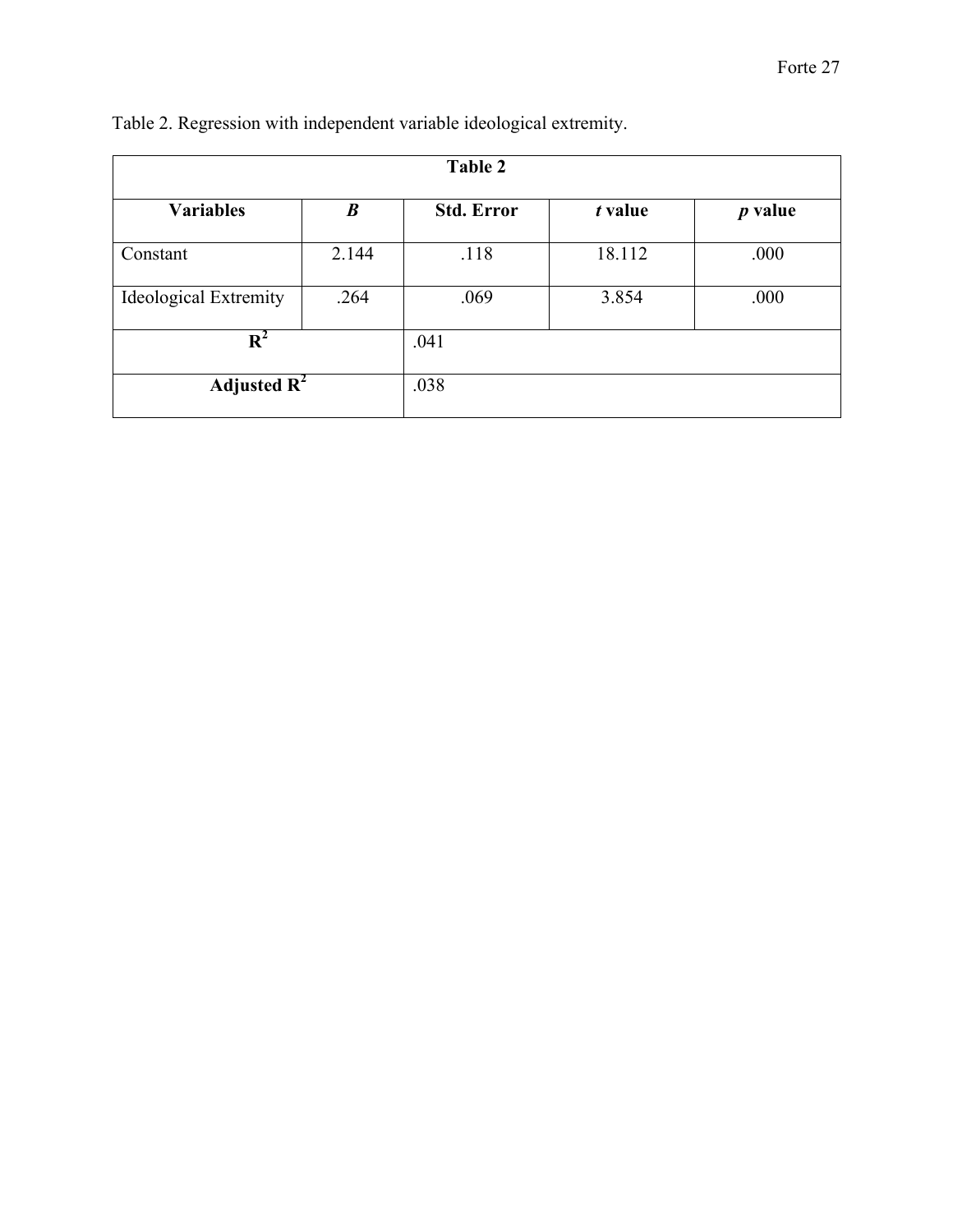

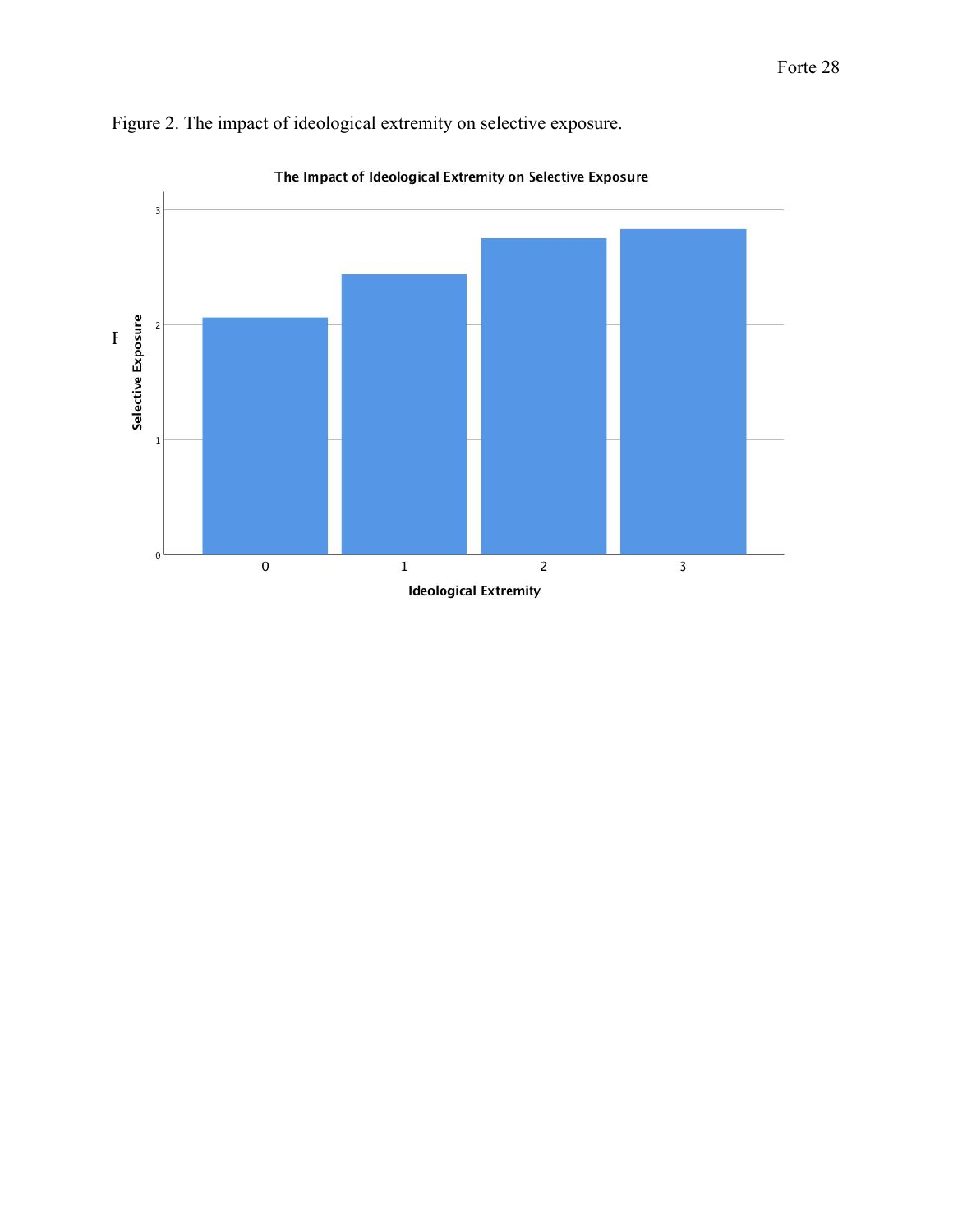| Table 3                      |                  |                   |          |           |
|------------------------------|------------------|-------------------|----------|-----------|
| <b>Variables</b>             | $\boldsymbol{B}$ | <b>Std. Error</b> | t value  | $p$ value |
| Constant                     | 2.566            | .214              | 12.007   | .000      |
| <b>Political Tolerance</b>   | $-.128$          | .054              | $-2.366$ | .019      |
| <b>Ideological Extremity</b> | .245             | .069              | 3.579    | .000      |
| $R^2$                        |                  | .056              |          |           |
| Adjusted $\mathbb{R}^2$      |                  | .051              |          |           |

|  |  | Table 3. Regression with independent variables political tolerance and ideological extremity. |
|--|--|-----------------------------------------------------------------------------------------------|
|  |  |                                                                                               |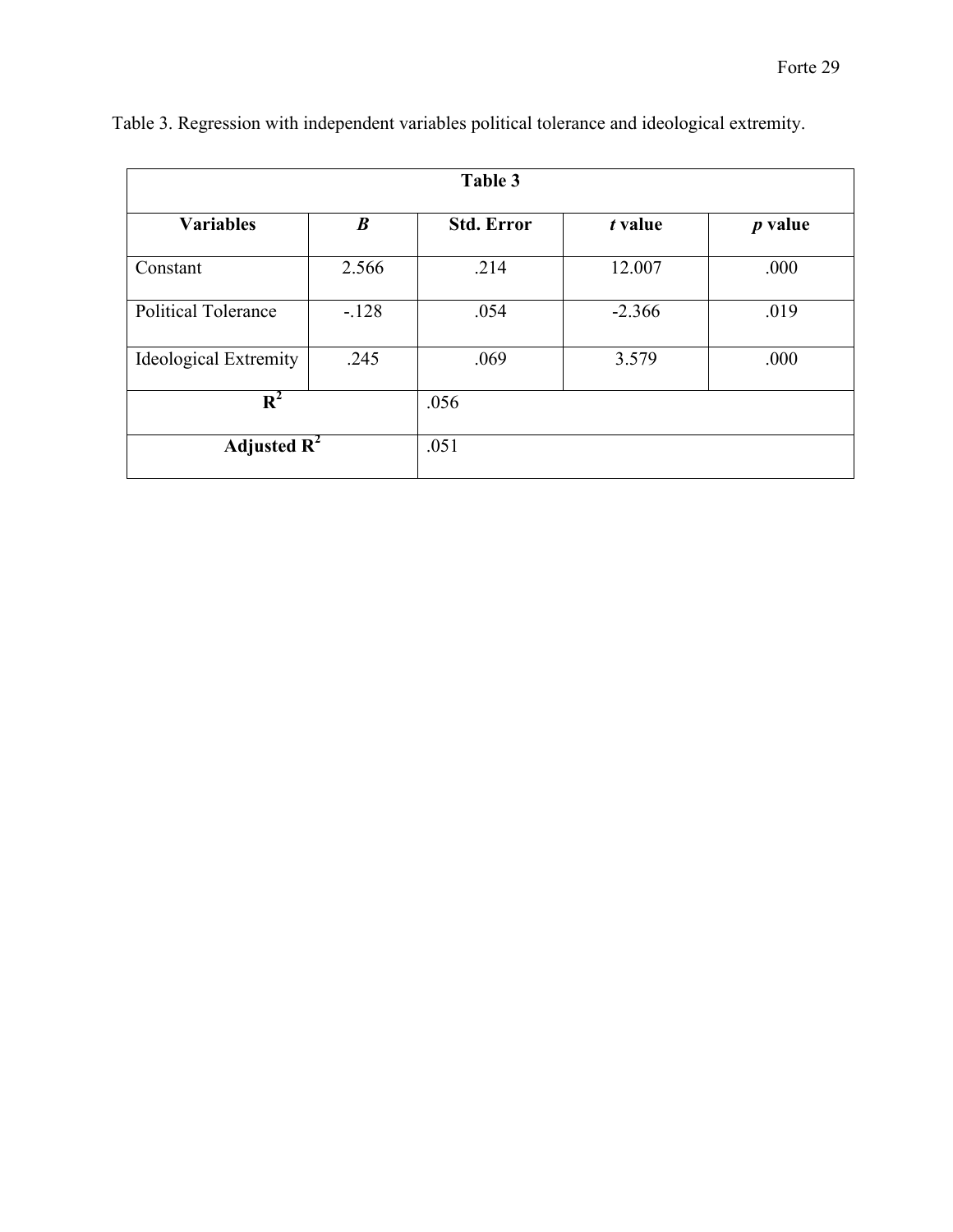| <b>Table 4</b>               |                  |                   |          |           |
|------------------------------|------------------|-------------------|----------|-----------|
| <b>Variables</b>             | $\boldsymbol{B}$ | <b>Std. Error</b> | t value  | $p$ value |
| Constant                     | 2.885            | .251              | 11.473   | .000      |
| <b>Political Tolerance</b>   | $-.110$          | .054              | $-2.018$ | .044      |
| <b>Ideological Extremity</b> | .231             | .068              | 3.384    | .001      |
| Ideology                     | $-.092$          | .039              | $-2.370$ | .018      |
| $\mathbf{R}^2$               | .071             |                   |          |           |
| Adjusted $\mathbf{R}^2$      | .063             |                   |          |           |

Table 4. Regression with independent variables political tolerance, ideological extremity, and ideology.